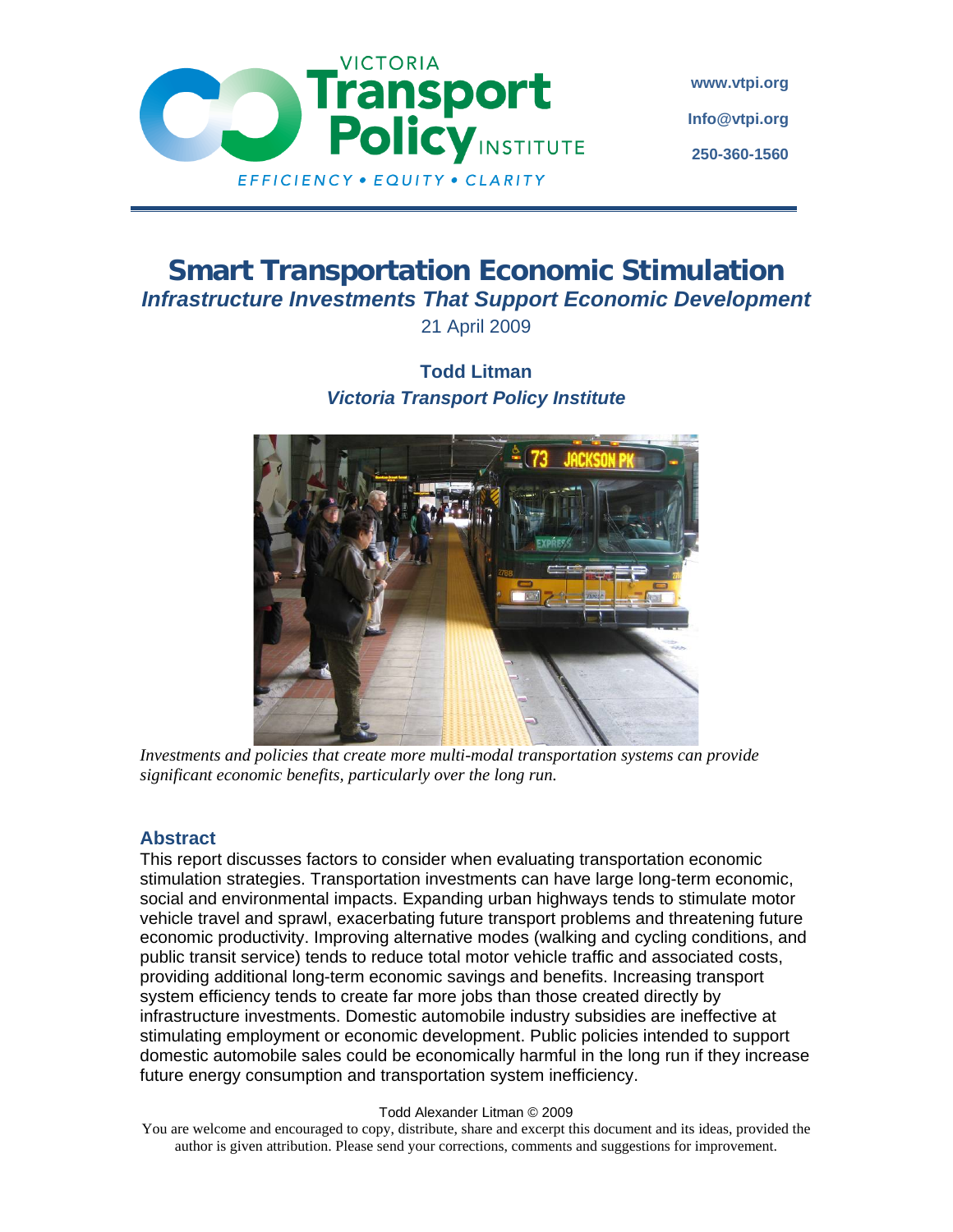## **Introduction**

*Economic stimulation* refers to policies and investments that increase employment and business activity (Litman 2009a). Some stimulation strategies are better than others overall because they help achieve additional strategic goals. This is particularly true of transportation investments, which result in durable facilities that have large, long-term leverage effects. For example, one federal dollar may attract five state and local matching dollars, which leverages fifty private investment dollars, which influences hundreds of consumer expenditure dollars, causing thousands of dollars in long-term economic, social and environmental benefits and costs.

Table 1 illustrates the impacts of different types of transportation investments. Walking, cycling and public transit investments help create communities where residents own fewer vehicles, drive less, and rely more on alternative modes, providing various benefits.

|                                    | <b>Highway-Expansion</b>                                                           | <b>Multi-modal Improvements</b>                                                                   |
|------------------------------------|------------------------------------------------------------------------------------|---------------------------------------------------------------------------------------------------|
| Investments                        | Spending focuses on urban highway<br>expansion.                                    | Spending focuses on road maintenance, and on<br>walking, cycling and public transit improvements. |
| <b>Land Use</b><br>Impacts         | More development at automobile-dependent<br>locations along highways.              | More development within existing urban areas or<br>new transit-oriented suburbs.                  |
| Land Use<br>Impacts<br>Illustrated |                                                                                    |                                                                                                   |
|                                    | • Greater automobile ownership and use.                                            | • Less automobile ownership and use.                                                              |
|                                    | • Higher traffic speeds.                                                           | • Lower traffic speeds.                                                                           |
|                                    | • Less walking, cycling and transit travel.                                        | · More walking, cycling and transit travel.                                                       |
| Transport<br>Impacts               | • Less intense congestion (more driving<br>occurs on moderate-traffic suburban and | • Less per capita congestion delay (residents<br>drive less during peak periods).                 |
|                                    | rural roads).                                                                      | · Good accessibility for non-drivers.                                                             |
|                                    | • Poor accessibility for non-drivers.                                              | • Reduced chauffeuring requirements.                                                              |
|                                    | • Greater chauffeuring requirements.                                               |                                                                                                   |
|                                    | • Greater per capita transportation                                                | • Lower per capita transportation expenditures.                                                   |
|                                    | expenditures.                                                                      | • Lower fuel expenditures.                                                                        |
| Economic                           | • Greater fuel expenditures.                                                       | • Reduced road and parking requirements, but                                                      |
| Impacts                            | · Increased road and parking requirements,<br>but lower unit costs.                | higher unit costs.                                                                                |
|                                    |                                                                                    | • Reduced per capita traffic crash costs.                                                         |
|                                    | • Higher per capita traffic crash costs.                                           | • Reduced chauffeuring requirements.                                                              |
|                                    | • Greater chauffeuring requirements.                                               | • Improved physical fitness and health.                                                           |

### *Table 1* **Highway Versus Transit Investment Impacts Illustrated**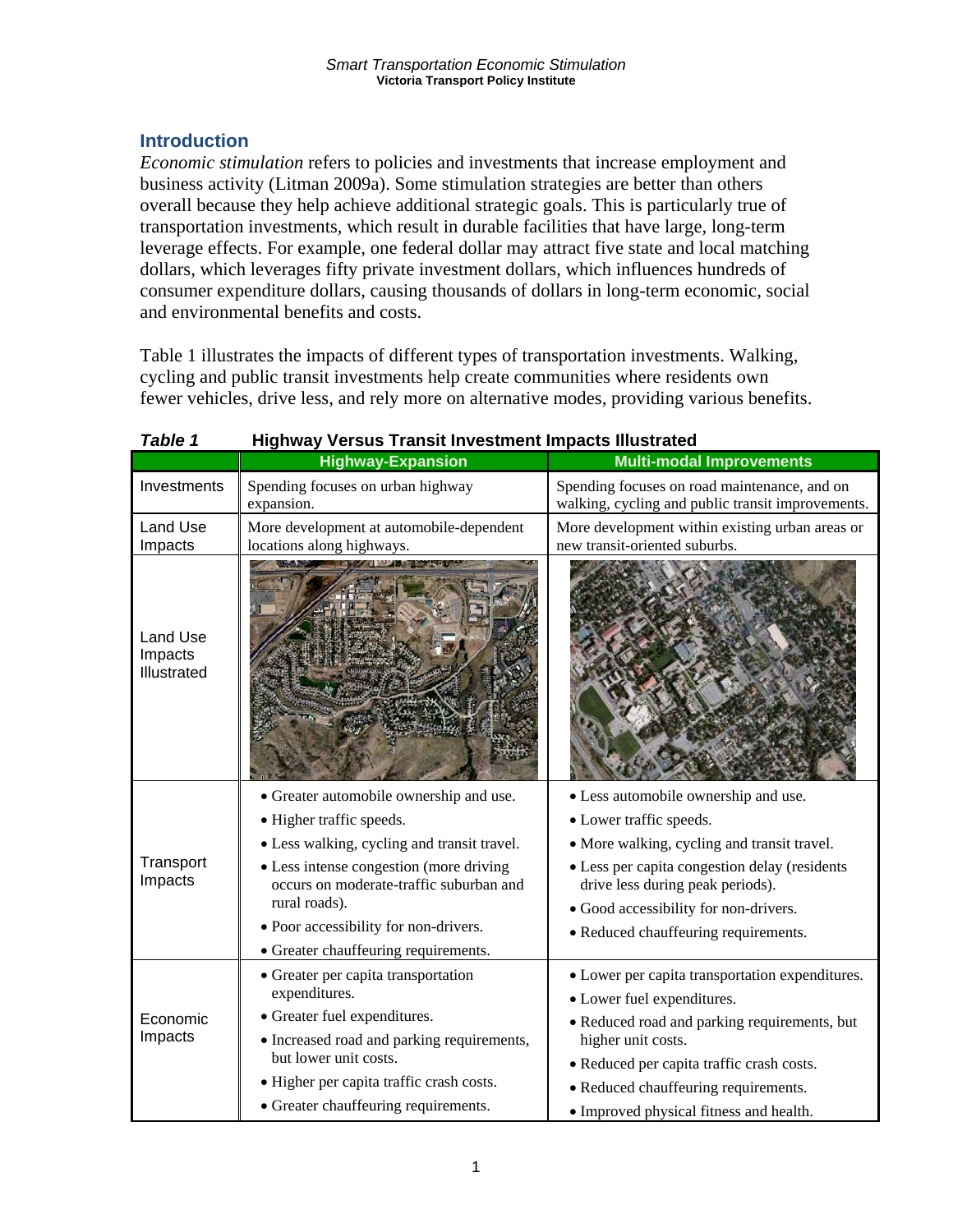### *Infrastructure investments have long-term impacts that affect future travel activity and costs.*

For this analysis it is useful to distinguish between roadway *rehabilitation* and *expansion* projects (Troth 2009). There is little controversy concerning the value of basic roadway rehabilitation, sometimes called *fix it first* (NGA 2004) or *asset management* ("Asset Management," VTPI 2008). However, there is growing debate over the value of urban highway expansion (new road links, additional traffic lanes, expanded intersections, etc.) because they tend to induce additional vehicle travel and stimulate more dispersed, automobile-oriented land use development (sprawl).

Much of this debate reflects differences in analysis scope (Litman 2009b). Highway expansion advocates tend to focus on traffic congestion reduction objectives and ignore the negative effects of induced vehicle travel and sprawl.<sup>1</sup> Advocates of investments in alternative modes tend to consider a wider range of impacts and objectives, including traffic congestion reduction, parking cost savings, consumer cost savings, accident reductions, improved mobility for non-drivers, energy conservation, pollution reductions, and public fitness and health.

This report investigates these issues and describes specific factors to consider when evaluating such investments. It describes various trends that are changing future travel demands, evaluates the long-term economic impacts of various transport policies and programs, and identifies best practices for selecting economic stimulation investments. It evaluates arguments by highway expansion advocates that highway investments are better overall than investments in alternative modes.

 $\overline{a}$ 

<sup>1</sup> *Induced travel* refers to additional vehicle travel that results from expansion of congested highways. For more information see *Generated Traffic; Implications for Transport Planning* (www.vtpi.org/gentraf.pdf). *Sprawl* refers to dispersed, automobile-dependent, urban fringe land use development. For more information see *Evaluating Transportation Land Use Impacts* (www.vtpi.org/landuse.pdf).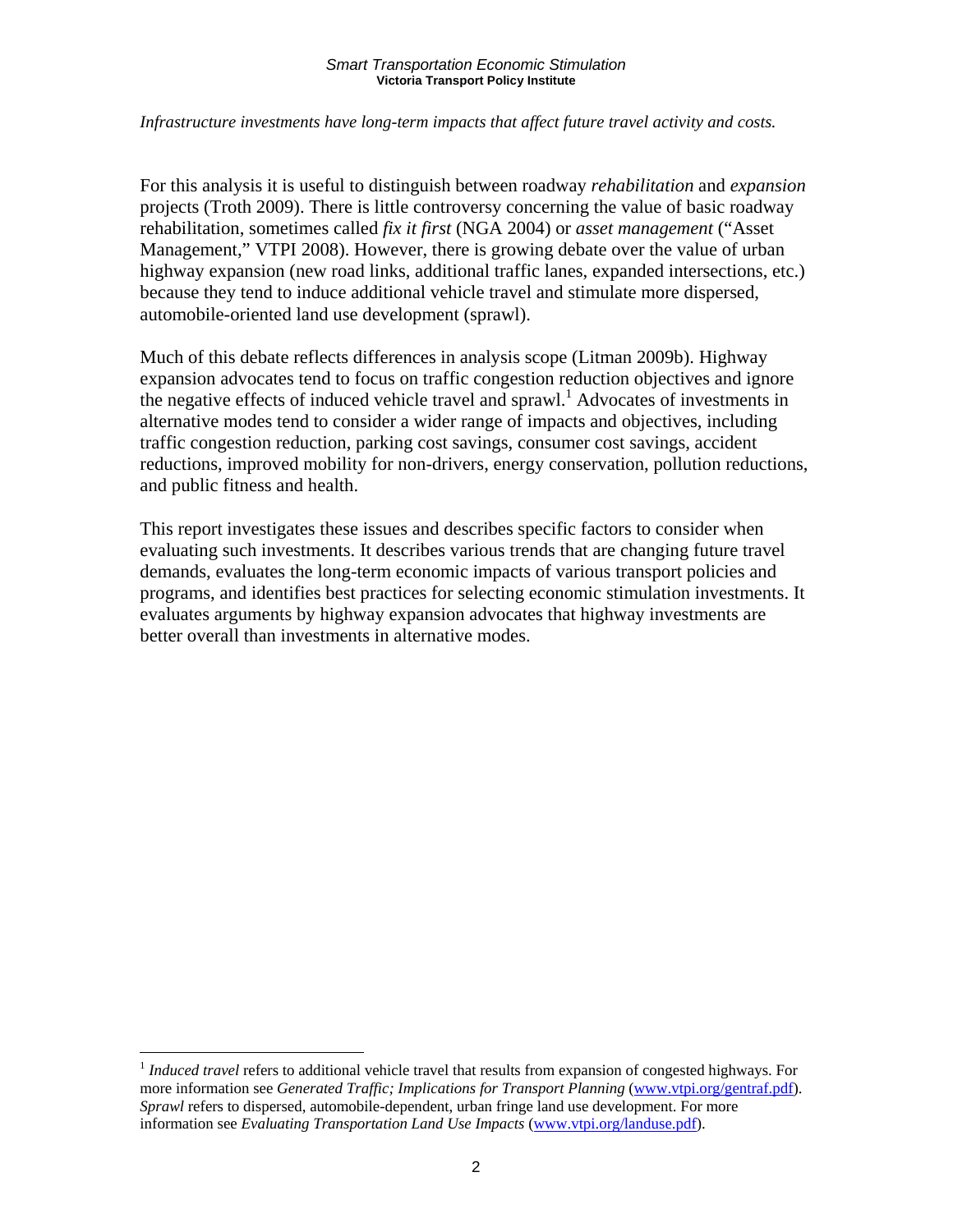## **Direct Employment and Business Activity Impacts**

Transportation project expenditures create jobs and business activity directly. An economic analysis tool called *Input-Output Tables* (http://en.wikipedia.org/wiki/Inputoutput model) is used to quantify the direct and indirect jobs and business activity created by specific expenditures by tracking how dollars flow from one industry to another within a particular jurisdiction, such as a region or country.

Care is needed when interpreting this information since the data are aggregated and do not necessarily reflect the specific program or project being considered. Actual economic impacts can vary significantly depending on the type of project and the geographic scale of analysis (local, regional or national).

Because input-output modeling is costly to perform, particularly for a particular situation, it is common to extrapolate available data to a particular situation. For example, the U.S. Federal Highway Administration assumes that, on average, a \$1 billion of Federal highway expenditure supported 30,000 jobs in 2007 (FHWA 2008). This number has been widely applied, although recent analysis by Heintz, Pollin and Garrett-Peltier (2009) suggests that actual impacts are somewhat lower.

In addition, the models include many assumptions that may be inaccurate or outdated. For example, the IMPLAN Input-Output Model apparently assumes that all service station jobs result from fuel sales, although most fuel stations sell many other goods and consider fuel one of their least profitable products (Chmelynski 2008). As a result, the number of regional and national jobs created per million dollars of fuel expenditures is probably far lower than this model would indicate.

Input-output tables are generally static and backward looking in terms for factors such as domestic inputs and productivity, and so will exaggerate future job creation if industries a rely more on imported goods or become more productive, both of which are expected to occur in some industries, such as petroleum and automobile production.

This type of economic analysis often assumes that the economy has excess capacity so public projects do not compete for workers, equipment and other resources with other industries – that without these government expenditures the resources would be wasted. This is often untrue. Without government projects a contractor might choose to accept other lower-profit but productive projects.

Table 2 is an example of input-output table results, in this case for Washington State, showing various industries' direct regional economic impacts ranked from highest to lowest direct employment generation. Overall, construction expenditures rank about average, creating approximately 16 state jobs per million dollars spent, which is better than some industries but less than labor-intensive services such as nursing care (36.43), arts and recreation (30.87) and education (27.13). If economic stimulation is the only objective, more labor-intensive industries such as medical services, education and public transit operation are better investments. Transport facility investments are only justified if they support other strategic objectives.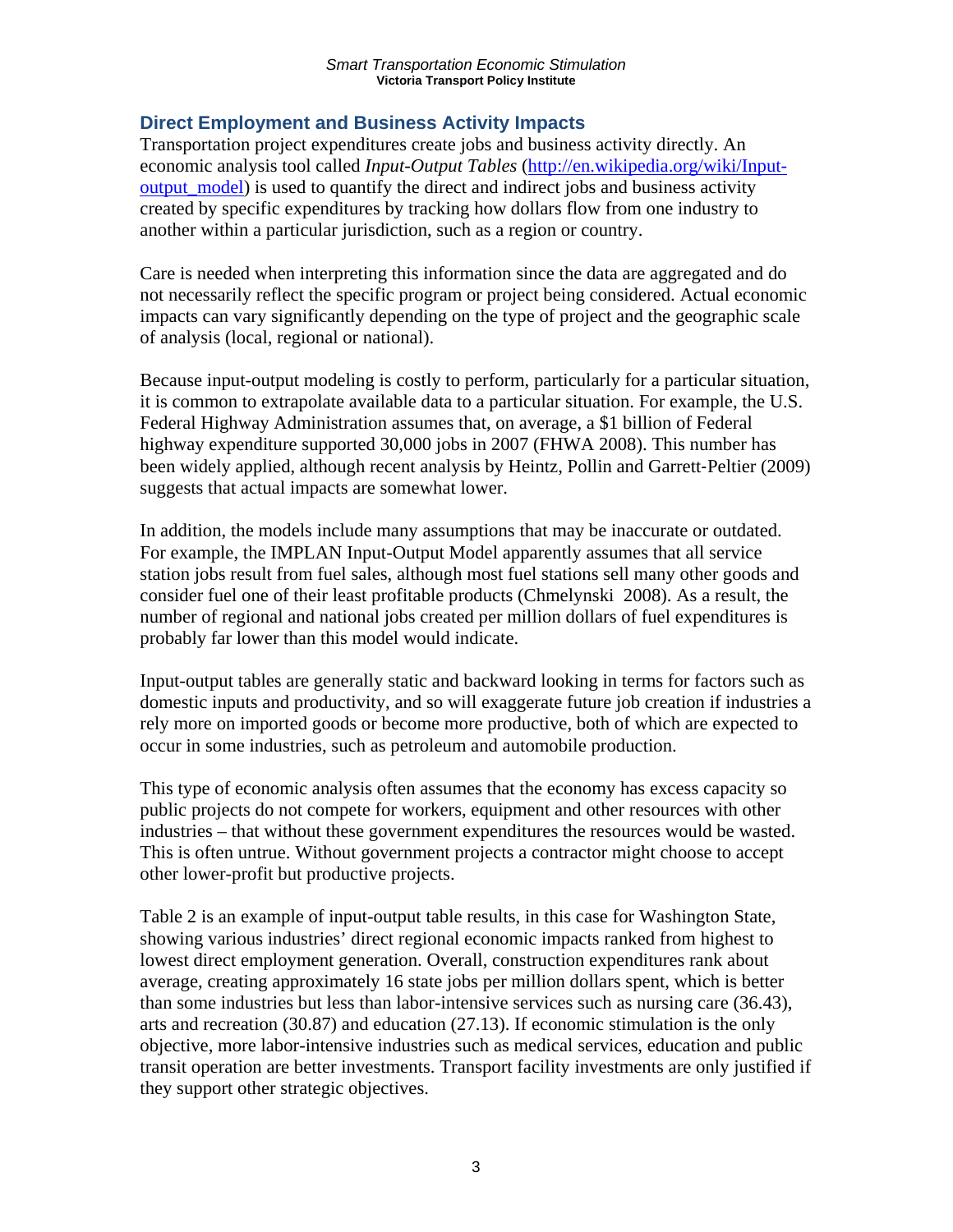| Per \$ Final<br><b>Per \$million</b><br><b>Employment</b><br><b>Industry</b><br><b>Income Per \$</b><br><b>Per Direct Job</b><br><b>Final Demand</b><br><b>Demand</b><br><b>Final Demand</b><br><b>Animal Production</b><br>37.19<br>1.593<br>2.41<br>0.77<br>36.43<br>$\overline{2.21}$<br>Nursing and Residential Care<br>1.461<br>0.95<br>33.11<br>1.534<br>2.17<br>Administrative Support<br>0.98<br>Food and Drinking Services<br>32.12<br>1.451<br>2.13<br>0.71<br>Arts and Recreation<br>30.87<br>1.479<br>2.01<br>0.75<br>27.13<br><b>Educational Services</b><br>1.550<br>2.07<br>0.71<br>24.37<br>2.24<br>Legal /Accounting services<br>1.995<br>1.07<br>Other Transport/Postal Offices<br>23.04<br>2.26<br>2.031<br>0.94<br>Architectural and Engineering<br>22.96<br>2.234<br>2.26<br>1.10<br><b>Ambulatory Health Care</b><br>22.88<br>2.012<br>2.16<br>0.99<br><b>Crop Production</b><br>22.74<br>2.033<br>2.30<br>0.64<br>Waste Management<br>21.99<br>1.773<br>2.04<br>0.65<br>Retail<br>1.623<br>21.92<br>1.89<br>0.66<br><b>Truck Transportation</b><br>$\overline{21.57}$<br>2.20<br>2.165<br>0.83<br>Transport/Warehousing/Storage<br>2.24<br>21.49<br>2.341<br>0.95<br>Hospitals<br>20.38<br>2.108<br>2.11<br>0.86<br>Ship and Boat Building<br>19.97<br>2.428<br>2.20<br>1.06<br>Mining<br>19.37<br>2.320<br>2.23<br>0.80<br>Furniture<br>18.90<br>2.005<br>2.05<br>0.68<br>18.22<br>2.061<br>2.02<br>Printing<br>0.73<br>Fishing, Hunting, and Trapping<br>17.99<br>2.085<br>2.05<br>0.78<br><b>Textiles and Apparel</b><br>17.53<br>1.782<br>1.82<br>0.60<br>Forestry and Logging<br>17.30<br>1.82<br>1.845<br>0.37<br>15.95<br>Construction<br>2.344<br>1.97<br>0.64<br><b>Fabricated Metals</b><br>15.01<br>2.101<br>1.85<br>0.61<br>2.17<br>14.96<br>3.359<br>Other Information<br>0.68<br>14.78<br>3.052<br>Wood Product Manufacturing<br>2.16<br>0.54<br>14.65<br>1.765<br>1.70<br>0.43<br>Real Estate, Rental and Leasing<br>Other Finance and Insurance<br>14.43<br>2.918<br>2.10<br>0.69<br>14.28<br>2.034<br>1.81<br>Other Manufacturing<br>0.57<br>Food, Beverage and Tobacco<br>14.18<br>4.001<br>2.17<br>0.51<br>Machinery Manufacturing<br>13.86<br>2.229<br>1.83<br>0.61<br>Wholesale<br>13.76<br>2.298<br>1.80<br>0.62<br>Nonmetallic Mineral Products<br>12.56<br>1.88<br>2.555<br>0.52<br>12.34<br>Primary Metals<br>2.782<br>1.90<br>0.57<br>12.34<br>Credit Intermediation<br>2.735<br>1.93<br>0.51<br><b>Computer and Electronics</b><br>11.42<br>2.762<br>1.79<br>0.58<br>Other Utilities<br>11.05<br>2.193<br>1.64<br>0.47<br><b>Internet Service Providers</b><br>10.76<br>5.887<br>1.89<br>0.67<br>10.71<br>4.006<br>2.00<br>Telecommunications<br>0.50<br>Water Transportation<br>10.60<br>3.682<br>1.80<br>0.48<br>Paper Manufacturing<br>10.54<br>4.053<br>1.99<br>0.51<br><b>Electrical Equipment</b><br>10.50<br>2.436<br>1.69<br>0.48<br>Other Transportation<br>9.93<br>3.727<br>1.82<br>0.45<br>Air Transportation<br>9.60<br>2.811<br>1.72<br>0.44<br><b>Chemical Manufacturing</b><br>7.96<br>1.78<br>6.408<br>0.50<br><b>Electric Utilities</b><br>5.84<br>4.221<br>1.73<br>0.30<br><b>Aircraft</b> and Parts<br>2.814<br>5.63<br>1.38<br>0.32<br><b>Gas Utilities</b><br>5.57<br>5.382<br>1.48<br>0.26 | I UNIC L                    |                   |              |                     |                    |
|--------------------------------------------------------------------------------------------------------------------------------------------------------------------------------------------------------------------------------------------------------------------------------------------------------------------------------------------------------------------------------------------------------------------------------------------------------------------------------------------------------------------------------------------------------------------------------------------------------------------------------------------------------------------------------------------------------------------------------------------------------------------------------------------------------------------------------------------------------------------------------------------------------------------------------------------------------------------------------------------------------------------------------------------------------------------------------------------------------------------------------------------------------------------------------------------------------------------------------------------------------------------------------------------------------------------------------------------------------------------------------------------------------------------------------------------------------------------------------------------------------------------------------------------------------------------------------------------------------------------------------------------------------------------------------------------------------------------------------------------------------------------------------------------------------------------------------------------------------------------------------------------------------------------------------------------------------------------------------------------------------------------------------------------------------------------------------------------------------------------------------------------------------------------------------------------------------------------------------------------------------------------------------------------------------------------------------------------------------------------------------------------------------------------------------------------------------------------------------------------------------------------------------------------------------------------------------------------------------------------------------------------------------------------------------------------------------------------------------------------------------------------------------------------------------------------------------------------------------------------------------------------------------------------------------------------------------------------------------------------------------------------------------------------------------------------------------------------------------------------------------------------------------------------------------------------------------------------------------------------------------------------|-----------------------------|-------------------|--------------|---------------------|--------------------|
|                                                                                                                                                                                                                                                                                                                                                                                                                                                                                                                                                                                                                                                                                                                                                                                                                                                                                                                                                                                                                                                                                                                                                                                                                                                                                                                                                                                                                                                                                                                                                                                                                                                                                                                                                                                                                                                                                                                                                                                                                                                                                                                                                                                                                                                                                                                                                                                                                                                                                                                                                                                                                                                                                                                                                                                                                                                                                                                                                                                                                                                                                                                                                                                                                                                                    |                             | <b>Total Jobs</b> | <b>Total</b> | <b>Total Output</b> | <b>Total Labor</b> |
|                                                                                                                                                                                                                                                                                                                                                                                                                                                                                                                                                                                                                                                                                                                                                                                                                                                                                                                                                                                                                                                                                                                                                                                                                                                                                                                                                                                                                                                                                                                                                                                                                                                                                                                                                                                                                                                                                                                                                                                                                                                                                                                                                                                                                                                                                                                                                                                                                                                                                                                                                                                                                                                                                                                                                                                                                                                                                                                                                                                                                                                                                                                                                                                                                                                                    |                             |                   |              |                     |                    |
|                                                                                                                                                                                                                                                                                                                                                                                                                                                                                                                                                                                                                                                                                                                                                                                                                                                                                                                                                                                                                                                                                                                                                                                                                                                                                                                                                                                                                                                                                                                                                                                                                                                                                                                                                                                                                                                                                                                                                                                                                                                                                                                                                                                                                                                                                                                                                                                                                                                                                                                                                                                                                                                                                                                                                                                                                                                                                                                                                                                                                                                                                                                                                                                                                                                                    |                             |                   |              |                     |                    |
|                                                                                                                                                                                                                                                                                                                                                                                                                                                                                                                                                                                                                                                                                                                                                                                                                                                                                                                                                                                                                                                                                                                                                                                                                                                                                                                                                                                                                                                                                                                                                                                                                                                                                                                                                                                                                                                                                                                                                                                                                                                                                                                                                                                                                                                                                                                                                                                                                                                                                                                                                                                                                                                                                                                                                                                                                                                                                                                                                                                                                                                                                                                                                                                                                                                                    |                             |                   |              |                     |                    |
|                                                                                                                                                                                                                                                                                                                                                                                                                                                                                                                                                                                                                                                                                                                                                                                                                                                                                                                                                                                                                                                                                                                                                                                                                                                                                                                                                                                                                                                                                                                                                                                                                                                                                                                                                                                                                                                                                                                                                                                                                                                                                                                                                                                                                                                                                                                                                                                                                                                                                                                                                                                                                                                                                                                                                                                                                                                                                                                                                                                                                                                                                                                                                                                                                                                                    |                             |                   |              |                     |                    |
|                                                                                                                                                                                                                                                                                                                                                                                                                                                                                                                                                                                                                                                                                                                                                                                                                                                                                                                                                                                                                                                                                                                                                                                                                                                                                                                                                                                                                                                                                                                                                                                                                                                                                                                                                                                                                                                                                                                                                                                                                                                                                                                                                                                                                                                                                                                                                                                                                                                                                                                                                                                                                                                                                                                                                                                                                                                                                                                                                                                                                                                                                                                                                                                                                                                                    |                             |                   |              |                     |                    |
|                                                                                                                                                                                                                                                                                                                                                                                                                                                                                                                                                                                                                                                                                                                                                                                                                                                                                                                                                                                                                                                                                                                                                                                                                                                                                                                                                                                                                                                                                                                                                                                                                                                                                                                                                                                                                                                                                                                                                                                                                                                                                                                                                                                                                                                                                                                                                                                                                                                                                                                                                                                                                                                                                                                                                                                                                                                                                                                                                                                                                                                                                                                                                                                                                                                                    |                             |                   |              |                     |                    |
|                                                                                                                                                                                                                                                                                                                                                                                                                                                                                                                                                                                                                                                                                                                                                                                                                                                                                                                                                                                                                                                                                                                                                                                                                                                                                                                                                                                                                                                                                                                                                                                                                                                                                                                                                                                                                                                                                                                                                                                                                                                                                                                                                                                                                                                                                                                                                                                                                                                                                                                                                                                                                                                                                                                                                                                                                                                                                                                                                                                                                                                                                                                                                                                                                                                                    |                             |                   |              |                     |                    |
|                                                                                                                                                                                                                                                                                                                                                                                                                                                                                                                                                                                                                                                                                                                                                                                                                                                                                                                                                                                                                                                                                                                                                                                                                                                                                                                                                                                                                                                                                                                                                                                                                                                                                                                                                                                                                                                                                                                                                                                                                                                                                                                                                                                                                                                                                                                                                                                                                                                                                                                                                                                                                                                                                                                                                                                                                                                                                                                                                                                                                                                                                                                                                                                                                                                                    |                             |                   |              |                     |                    |
|                                                                                                                                                                                                                                                                                                                                                                                                                                                                                                                                                                                                                                                                                                                                                                                                                                                                                                                                                                                                                                                                                                                                                                                                                                                                                                                                                                                                                                                                                                                                                                                                                                                                                                                                                                                                                                                                                                                                                                                                                                                                                                                                                                                                                                                                                                                                                                                                                                                                                                                                                                                                                                                                                                                                                                                                                                                                                                                                                                                                                                                                                                                                                                                                                                                                    |                             |                   |              |                     |                    |
|                                                                                                                                                                                                                                                                                                                                                                                                                                                                                                                                                                                                                                                                                                                                                                                                                                                                                                                                                                                                                                                                                                                                                                                                                                                                                                                                                                                                                                                                                                                                                                                                                                                                                                                                                                                                                                                                                                                                                                                                                                                                                                                                                                                                                                                                                                                                                                                                                                                                                                                                                                                                                                                                                                                                                                                                                                                                                                                                                                                                                                                                                                                                                                                                                                                                    |                             |                   |              |                     |                    |
|                                                                                                                                                                                                                                                                                                                                                                                                                                                                                                                                                                                                                                                                                                                                                                                                                                                                                                                                                                                                                                                                                                                                                                                                                                                                                                                                                                                                                                                                                                                                                                                                                                                                                                                                                                                                                                                                                                                                                                                                                                                                                                                                                                                                                                                                                                                                                                                                                                                                                                                                                                                                                                                                                                                                                                                                                                                                                                                                                                                                                                                                                                                                                                                                                                                                    |                             |                   |              |                     |                    |
|                                                                                                                                                                                                                                                                                                                                                                                                                                                                                                                                                                                                                                                                                                                                                                                                                                                                                                                                                                                                                                                                                                                                                                                                                                                                                                                                                                                                                                                                                                                                                                                                                                                                                                                                                                                                                                                                                                                                                                                                                                                                                                                                                                                                                                                                                                                                                                                                                                                                                                                                                                                                                                                                                                                                                                                                                                                                                                                                                                                                                                                                                                                                                                                                                                                                    |                             |                   |              |                     |                    |
|                                                                                                                                                                                                                                                                                                                                                                                                                                                                                                                                                                                                                                                                                                                                                                                                                                                                                                                                                                                                                                                                                                                                                                                                                                                                                                                                                                                                                                                                                                                                                                                                                                                                                                                                                                                                                                                                                                                                                                                                                                                                                                                                                                                                                                                                                                                                                                                                                                                                                                                                                                                                                                                                                                                                                                                                                                                                                                                                                                                                                                                                                                                                                                                                                                                                    |                             |                   |              |                     |                    |
|                                                                                                                                                                                                                                                                                                                                                                                                                                                                                                                                                                                                                                                                                                                                                                                                                                                                                                                                                                                                                                                                                                                                                                                                                                                                                                                                                                                                                                                                                                                                                                                                                                                                                                                                                                                                                                                                                                                                                                                                                                                                                                                                                                                                                                                                                                                                                                                                                                                                                                                                                                                                                                                                                                                                                                                                                                                                                                                                                                                                                                                                                                                                                                                                                                                                    |                             |                   |              |                     |                    |
|                                                                                                                                                                                                                                                                                                                                                                                                                                                                                                                                                                                                                                                                                                                                                                                                                                                                                                                                                                                                                                                                                                                                                                                                                                                                                                                                                                                                                                                                                                                                                                                                                                                                                                                                                                                                                                                                                                                                                                                                                                                                                                                                                                                                                                                                                                                                                                                                                                                                                                                                                                                                                                                                                                                                                                                                                                                                                                                                                                                                                                                                                                                                                                                                                                                                    |                             |                   |              |                     |                    |
|                                                                                                                                                                                                                                                                                                                                                                                                                                                                                                                                                                                                                                                                                                                                                                                                                                                                                                                                                                                                                                                                                                                                                                                                                                                                                                                                                                                                                                                                                                                                                                                                                                                                                                                                                                                                                                                                                                                                                                                                                                                                                                                                                                                                                                                                                                                                                                                                                                                                                                                                                                                                                                                                                                                                                                                                                                                                                                                                                                                                                                                                                                                                                                                                                                                                    |                             |                   |              |                     |                    |
|                                                                                                                                                                                                                                                                                                                                                                                                                                                                                                                                                                                                                                                                                                                                                                                                                                                                                                                                                                                                                                                                                                                                                                                                                                                                                                                                                                                                                                                                                                                                                                                                                                                                                                                                                                                                                                                                                                                                                                                                                                                                                                                                                                                                                                                                                                                                                                                                                                                                                                                                                                                                                                                                                                                                                                                                                                                                                                                                                                                                                                                                                                                                                                                                                                                                    |                             |                   |              |                     |                    |
|                                                                                                                                                                                                                                                                                                                                                                                                                                                                                                                                                                                                                                                                                                                                                                                                                                                                                                                                                                                                                                                                                                                                                                                                                                                                                                                                                                                                                                                                                                                                                                                                                                                                                                                                                                                                                                                                                                                                                                                                                                                                                                                                                                                                                                                                                                                                                                                                                                                                                                                                                                                                                                                                                                                                                                                                                                                                                                                                                                                                                                                                                                                                                                                                                                                                    |                             |                   |              |                     |                    |
|                                                                                                                                                                                                                                                                                                                                                                                                                                                                                                                                                                                                                                                                                                                                                                                                                                                                                                                                                                                                                                                                                                                                                                                                                                                                                                                                                                                                                                                                                                                                                                                                                                                                                                                                                                                                                                                                                                                                                                                                                                                                                                                                                                                                                                                                                                                                                                                                                                                                                                                                                                                                                                                                                                                                                                                                                                                                                                                                                                                                                                                                                                                                                                                                                                                                    |                             |                   |              |                     |                    |
|                                                                                                                                                                                                                                                                                                                                                                                                                                                                                                                                                                                                                                                                                                                                                                                                                                                                                                                                                                                                                                                                                                                                                                                                                                                                                                                                                                                                                                                                                                                                                                                                                                                                                                                                                                                                                                                                                                                                                                                                                                                                                                                                                                                                                                                                                                                                                                                                                                                                                                                                                                                                                                                                                                                                                                                                                                                                                                                                                                                                                                                                                                                                                                                                                                                                    |                             |                   |              |                     |                    |
|                                                                                                                                                                                                                                                                                                                                                                                                                                                                                                                                                                                                                                                                                                                                                                                                                                                                                                                                                                                                                                                                                                                                                                                                                                                                                                                                                                                                                                                                                                                                                                                                                                                                                                                                                                                                                                                                                                                                                                                                                                                                                                                                                                                                                                                                                                                                                                                                                                                                                                                                                                                                                                                                                                                                                                                                                                                                                                                                                                                                                                                                                                                                                                                                                                                                    |                             |                   |              |                     |                    |
|                                                                                                                                                                                                                                                                                                                                                                                                                                                                                                                                                                                                                                                                                                                                                                                                                                                                                                                                                                                                                                                                                                                                                                                                                                                                                                                                                                                                                                                                                                                                                                                                                                                                                                                                                                                                                                                                                                                                                                                                                                                                                                                                                                                                                                                                                                                                                                                                                                                                                                                                                                                                                                                                                                                                                                                                                                                                                                                                                                                                                                                                                                                                                                                                                                                                    |                             |                   |              |                     |                    |
|                                                                                                                                                                                                                                                                                                                                                                                                                                                                                                                                                                                                                                                                                                                                                                                                                                                                                                                                                                                                                                                                                                                                                                                                                                                                                                                                                                                                                                                                                                                                                                                                                                                                                                                                                                                                                                                                                                                                                                                                                                                                                                                                                                                                                                                                                                                                                                                                                                                                                                                                                                                                                                                                                                                                                                                                                                                                                                                                                                                                                                                                                                                                                                                                                                                                    |                             |                   |              |                     |                    |
|                                                                                                                                                                                                                                                                                                                                                                                                                                                                                                                                                                                                                                                                                                                                                                                                                                                                                                                                                                                                                                                                                                                                                                                                                                                                                                                                                                                                                                                                                                                                                                                                                                                                                                                                                                                                                                                                                                                                                                                                                                                                                                                                                                                                                                                                                                                                                                                                                                                                                                                                                                                                                                                                                                                                                                                                                                                                                                                                                                                                                                                                                                                                                                                                                                                                    |                             |                   |              |                     |                    |
|                                                                                                                                                                                                                                                                                                                                                                                                                                                                                                                                                                                                                                                                                                                                                                                                                                                                                                                                                                                                                                                                                                                                                                                                                                                                                                                                                                                                                                                                                                                                                                                                                                                                                                                                                                                                                                                                                                                                                                                                                                                                                                                                                                                                                                                                                                                                                                                                                                                                                                                                                                                                                                                                                                                                                                                                                                                                                                                                                                                                                                                                                                                                                                                                                                                                    |                             |                   |              |                     |                    |
|                                                                                                                                                                                                                                                                                                                                                                                                                                                                                                                                                                                                                                                                                                                                                                                                                                                                                                                                                                                                                                                                                                                                                                                                                                                                                                                                                                                                                                                                                                                                                                                                                                                                                                                                                                                                                                                                                                                                                                                                                                                                                                                                                                                                                                                                                                                                                                                                                                                                                                                                                                                                                                                                                                                                                                                                                                                                                                                                                                                                                                                                                                                                                                                                                                                                    |                             |                   |              |                     |                    |
|                                                                                                                                                                                                                                                                                                                                                                                                                                                                                                                                                                                                                                                                                                                                                                                                                                                                                                                                                                                                                                                                                                                                                                                                                                                                                                                                                                                                                                                                                                                                                                                                                                                                                                                                                                                                                                                                                                                                                                                                                                                                                                                                                                                                                                                                                                                                                                                                                                                                                                                                                                                                                                                                                                                                                                                                                                                                                                                                                                                                                                                                                                                                                                                                                                                                    |                             |                   |              |                     |                    |
|                                                                                                                                                                                                                                                                                                                                                                                                                                                                                                                                                                                                                                                                                                                                                                                                                                                                                                                                                                                                                                                                                                                                                                                                                                                                                                                                                                                                                                                                                                                                                                                                                                                                                                                                                                                                                                                                                                                                                                                                                                                                                                                                                                                                                                                                                                                                                                                                                                                                                                                                                                                                                                                                                                                                                                                                                                                                                                                                                                                                                                                                                                                                                                                                                                                                    |                             |                   |              |                     |                    |
|                                                                                                                                                                                                                                                                                                                                                                                                                                                                                                                                                                                                                                                                                                                                                                                                                                                                                                                                                                                                                                                                                                                                                                                                                                                                                                                                                                                                                                                                                                                                                                                                                                                                                                                                                                                                                                                                                                                                                                                                                                                                                                                                                                                                                                                                                                                                                                                                                                                                                                                                                                                                                                                                                                                                                                                                                                                                                                                                                                                                                                                                                                                                                                                                                                                                    |                             |                   |              |                     |                    |
|                                                                                                                                                                                                                                                                                                                                                                                                                                                                                                                                                                                                                                                                                                                                                                                                                                                                                                                                                                                                                                                                                                                                                                                                                                                                                                                                                                                                                                                                                                                                                                                                                                                                                                                                                                                                                                                                                                                                                                                                                                                                                                                                                                                                                                                                                                                                                                                                                                                                                                                                                                                                                                                                                                                                                                                                                                                                                                                                                                                                                                                                                                                                                                                                                                                                    |                             |                   |              |                     |                    |
|                                                                                                                                                                                                                                                                                                                                                                                                                                                                                                                                                                                                                                                                                                                                                                                                                                                                                                                                                                                                                                                                                                                                                                                                                                                                                                                                                                                                                                                                                                                                                                                                                                                                                                                                                                                                                                                                                                                                                                                                                                                                                                                                                                                                                                                                                                                                                                                                                                                                                                                                                                                                                                                                                                                                                                                                                                                                                                                                                                                                                                                                                                                                                                                                                                                                    |                             |                   |              |                     |                    |
|                                                                                                                                                                                                                                                                                                                                                                                                                                                                                                                                                                                                                                                                                                                                                                                                                                                                                                                                                                                                                                                                                                                                                                                                                                                                                                                                                                                                                                                                                                                                                                                                                                                                                                                                                                                                                                                                                                                                                                                                                                                                                                                                                                                                                                                                                                                                                                                                                                                                                                                                                                                                                                                                                                                                                                                                                                                                                                                                                                                                                                                                                                                                                                                                                                                                    |                             |                   |              |                     |                    |
|                                                                                                                                                                                                                                                                                                                                                                                                                                                                                                                                                                                                                                                                                                                                                                                                                                                                                                                                                                                                                                                                                                                                                                                                                                                                                                                                                                                                                                                                                                                                                                                                                                                                                                                                                                                                                                                                                                                                                                                                                                                                                                                                                                                                                                                                                                                                                                                                                                                                                                                                                                                                                                                                                                                                                                                                                                                                                                                                                                                                                                                                                                                                                                                                                                                                    |                             |                   |              |                     |                    |
|                                                                                                                                                                                                                                                                                                                                                                                                                                                                                                                                                                                                                                                                                                                                                                                                                                                                                                                                                                                                                                                                                                                                                                                                                                                                                                                                                                                                                                                                                                                                                                                                                                                                                                                                                                                                                                                                                                                                                                                                                                                                                                                                                                                                                                                                                                                                                                                                                                                                                                                                                                                                                                                                                                                                                                                                                                                                                                                                                                                                                                                                                                                                                                                                                                                                    |                             |                   |              |                     |                    |
|                                                                                                                                                                                                                                                                                                                                                                                                                                                                                                                                                                                                                                                                                                                                                                                                                                                                                                                                                                                                                                                                                                                                                                                                                                                                                                                                                                                                                                                                                                                                                                                                                                                                                                                                                                                                                                                                                                                                                                                                                                                                                                                                                                                                                                                                                                                                                                                                                                                                                                                                                                                                                                                                                                                                                                                                                                                                                                                                                                                                                                                                                                                                                                                                                                                                    |                             |                   |              |                     |                    |
|                                                                                                                                                                                                                                                                                                                                                                                                                                                                                                                                                                                                                                                                                                                                                                                                                                                                                                                                                                                                                                                                                                                                                                                                                                                                                                                                                                                                                                                                                                                                                                                                                                                                                                                                                                                                                                                                                                                                                                                                                                                                                                                                                                                                                                                                                                                                                                                                                                                                                                                                                                                                                                                                                                                                                                                                                                                                                                                                                                                                                                                                                                                                                                                                                                                                    |                             |                   |              |                     |                    |
|                                                                                                                                                                                                                                                                                                                                                                                                                                                                                                                                                                                                                                                                                                                                                                                                                                                                                                                                                                                                                                                                                                                                                                                                                                                                                                                                                                                                                                                                                                                                                                                                                                                                                                                                                                                                                                                                                                                                                                                                                                                                                                                                                                                                                                                                                                                                                                                                                                                                                                                                                                                                                                                                                                                                                                                                                                                                                                                                                                                                                                                                                                                                                                                                                                                                    |                             |                   |              |                     |                    |
|                                                                                                                                                                                                                                                                                                                                                                                                                                                                                                                                                                                                                                                                                                                                                                                                                                                                                                                                                                                                                                                                                                                                                                                                                                                                                                                                                                                                                                                                                                                                                                                                                                                                                                                                                                                                                                                                                                                                                                                                                                                                                                                                                                                                                                                                                                                                                                                                                                                                                                                                                                                                                                                                                                                                                                                                                                                                                                                                                                                                                                                                                                                                                                                                                                                                    |                             |                   |              |                     |                    |
|                                                                                                                                                                                                                                                                                                                                                                                                                                                                                                                                                                                                                                                                                                                                                                                                                                                                                                                                                                                                                                                                                                                                                                                                                                                                                                                                                                                                                                                                                                                                                                                                                                                                                                                                                                                                                                                                                                                                                                                                                                                                                                                                                                                                                                                                                                                                                                                                                                                                                                                                                                                                                                                                                                                                                                                                                                                                                                                                                                                                                                                                                                                                                                                                                                                                    |                             |                   |              |                     |                    |
|                                                                                                                                                                                                                                                                                                                                                                                                                                                                                                                                                                                                                                                                                                                                                                                                                                                                                                                                                                                                                                                                                                                                                                                                                                                                                                                                                                                                                                                                                                                                                                                                                                                                                                                                                                                                                                                                                                                                                                                                                                                                                                                                                                                                                                                                                                                                                                                                                                                                                                                                                                                                                                                                                                                                                                                                                                                                                                                                                                                                                                                                                                                                                                                                                                                                    |                             |                   |              |                     |                    |
|                                                                                                                                                                                                                                                                                                                                                                                                                                                                                                                                                                                                                                                                                                                                                                                                                                                                                                                                                                                                                                                                                                                                                                                                                                                                                                                                                                                                                                                                                                                                                                                                                                                                                                                                                                                                                                                                                                                                                                                                                                                                                                                                                                                                                                                                                                                                                                                                                                                                                                                                                                                                                                                                                                                                                                                                                                                                                                                                                                                                                                                                                                                                                                                                                                                                    |                             |                   |              |                     |                    |
|                                                                                                                                                                                                                                                                                                                                                                                                                                                                                                                                                                                                                                                                                                                                                                                                                                                                                                                                                                                                                                                                                                                                                                                                                                                                                                                                                                                                                                                                                                                                                                                                                                                                                                                                                                                                                                                                                                                                                                                                                                                                                                                                                                                                                                                                                                                                                                                                                                                                                                                                                                                                                                                                                                                                                                                                                                                                                                                                                                                                                                                                                                                                                                                                                                                                    |                             |                   |              |                     |                    |
|                                                                                                                                                                                                                                                                                                                                                                                                                                                                                                                                                                                                                                                                                                                                                                                                                                                                                                                                                                                                                                                                                                                                                                                                                                                                                                                                                                                                                                                                                                                                                                                                                                                                                                                                                                                                                                                                                                                                                                                                                                                                                                                                                                                                                                                                                                                                                                                                                                                                                                                                                                                                                                                                                                                                                                                                                                                                                                                                                                                                                                                                                                                                                                                                                                                                    |                             |                   |              |                     |                    |
|                                                                                                                                                                                                                                                                                                                                                                                                                                                                                                                                                                                                                                                                                                                                                                                                                                                                                                                                                                                                                                                                                                                                                                                                                                                                                                                                                                                                                                                                                                                                                                                                                                                                                                                                                                                                                                                                                                                                                                                                                                                                                                                                                                                                                                                                                                                                                                                                                                                                                                                                                                                                                                                                                                                                                                                                                                                                                                                                                                                                                                                                                                                                                                                                                                                                    |                             |                   |              |                     |                    |
|                                                                                                                                                                                                                                                                                                                                                                                                                                                                                                                                                                                                                                                                                                                                                                                                                                                                                                                                                                                                                                                                                                                                                                                                                                                                                                                                                                                                                                                                                                                                                                                                                                                                                                                                                                                                                                                                                                                                                                                                                                                                                                                                                                                                                                                                                                                                                                                                                                                                                                                                                                                                                                                                                                                                                                                                                                                                                                                                                                                                                                                                                                                                                                                                                                                                    |                             |                   |              |                     |                    |
|                                                                                                                                                                                                                                                                                                                                                                                                                                                                                                                                                                                                                                                                                                                                                                                                                                                                                                                                                                                                                                                                                                                                                                                                                                                                                                                                                                                                                                                                                                                                                                                                                                                                                                                                                                                                                                                                                                                                                                                                                                                                                                                                                                                                                                                                                                                                                                                                                                                                                                                                                                                                                                                                                                                                                                                                                                                                                                                                                                                                                                                                                                                                                                                                                                                                    |                             |                   |              |                     |                    |
|                                                                                                                                                                                                                                                                                                                                                                                                                                                                                                                                                                                                                                                                                                                                                                                                                                                                                                                                                                                                                                                                                                                                                                                                                                                                                                                                                                                                                                                                                                                                                                                                                                                                                                                                                                                                                                                                                                                                                                                                                                                                                                                                                                                                                                                                                                                                                                                                                                                                                                                                                                                                                                                                                                                                                                                                                                                                                                                                                                                                                                                                                                                                                                                                                                                                    |                             |                   |              |                     |                    |
|                                                                                                                                                                                                                                                                                                                                                                                                                                                                                                                                                                                                                                                                                                                                                                                                                                                                                                                                                                                                                                                                                                                                                                                                                                                                                                                                                                                                                                                                                                                                                                                                                                                                                                                                                                                                                                                                                                                                                                                                                                                                                                                                                                                                                                                                                                                                                                                                                                                                                                                                                                                                                                                                                                                                                                                                                                                                                                                                                                                                                                                                                                                                                                                                                                                                    |                             |                   |              |                     |                    |
|                                                                                                                                                                                                                                                                                                                                                                                                                                                                                                                                                                                                                                                                                                                                                                                                                                                                                                                                                                                                                                                                                                                                                                                                                                                                                                                                                                                                                                                                                                                                                                                                                                                                                                                                                                                                                                                                                                                                                                                                                                                                                                                                                                                                                                                                                                                                                                                                                                                                                                                                                                                                                                                                                                                                                                                                                                                                                                                                                                                                                                                                                                                                                                                                                                                                    |                             |                   |              |                     |                    |
|                                                                                                                                                                                                                                                                                                                                                                                                                                                                                                                                                                                                                                                                                                                                                                                                                                                                                                                                                                                                                                                                                                                                                                                                                                                                                                                                                                                                                                                                                                                                                                                                                                                                                                                                                                                                                                                                                                                                                                                                                                                                                                                                                                                                                                                                                                                                                                                                                                                                                                                                                                                                                                                                                                                                                                                                                                                                                                                                                                                                                                                                                                                                                                                                                                                                    |                             |                   |              |                     |                    |
|                                                                                                                                                                                                                                                                                                                                                                                                                                                                                                                                                                                                                                                                                                                                                                                                                                                                                                                                                                                                                                                                                                                                                                                                                                                                                                                                                                                                                                                                                                                                                                                                                                                                                                                                                                                                                                                                                                                                                                                                                                                                                                                                                                                                                                                                                                                                                                                                                                                                                                                                                                                                                                                                                                                                                                                                                                                                                                                                                                                                                                                                                                                                                                                                                                                                    | Petroleum and Coal Products | 3.23              | 9.555        | 1.35                | 0.15               |

## *Table 2* **Washington State Input-Output Multipliers** (OFM 2008)

*This table indicates various industries' regional economic impacts. Construction rates average.*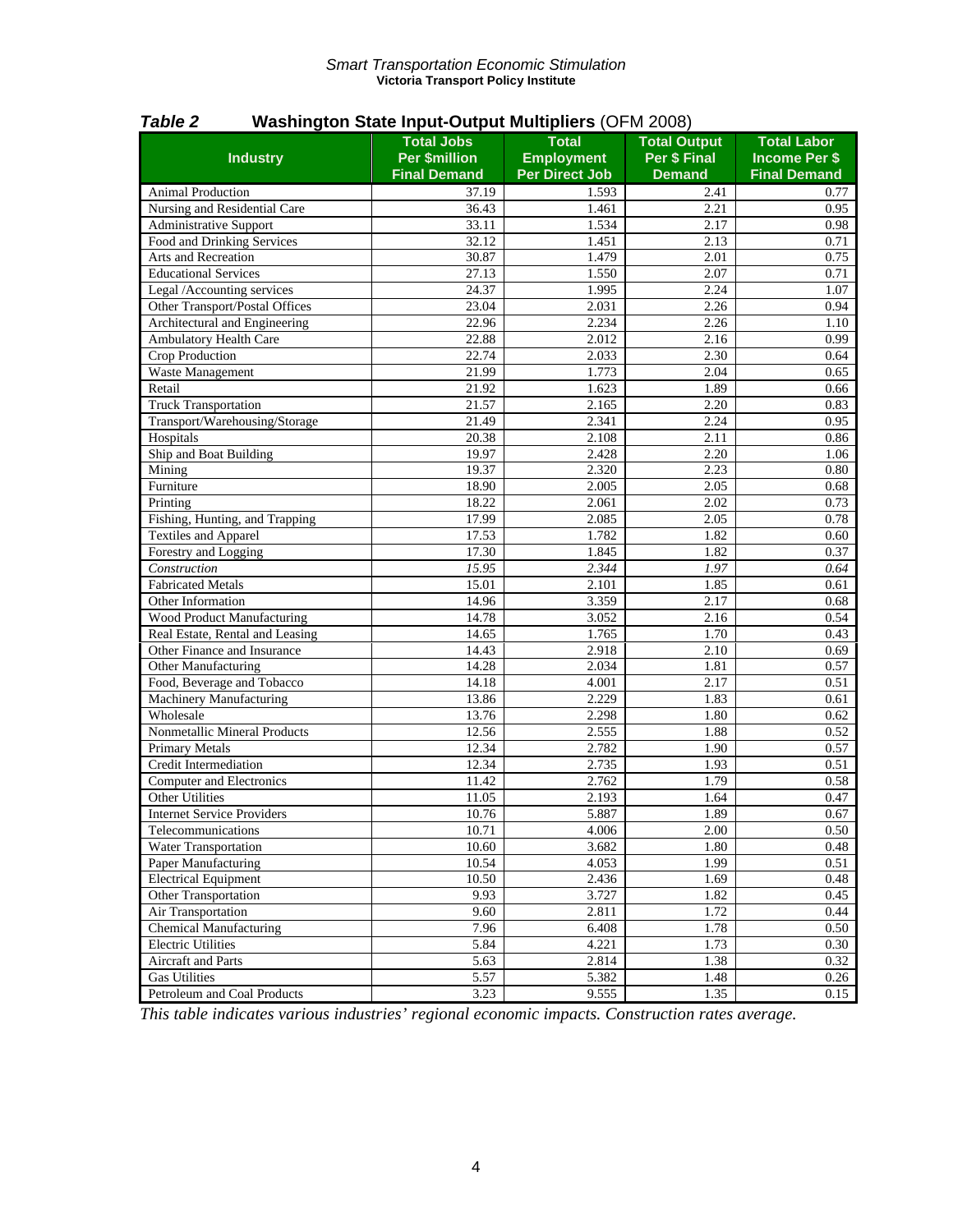Table 3 indicates the national economic impacts of highway expenditure. These have declined during the last decade due to improved labor productivity and increased imports of inputs such as fuel, aggregate and steel. These are upper-bound estimates because they assume resources would otherwise be unused, actual impacts are generally smaller.

| -                                                    |               |               |               |
|------------------------------------------------------|---------------|---------------|---------------|
|                                                      | 1997          | 2005          | 2007          |
| <b>Construction Oriented Employment Income</b>       | \$589,363     | \$428,842     | \$394,814     |
| <b>Construction Oriented Employment Person-Years</b> | 15.6          | 10.0          | 9.5           |
| Supporting Industries Employment Income              | \$222,577     | \$192,752     | \$175,068     |
| Supporting Industries Employment Person-years        | 5.5           | 4.5           | 4.3           |
| <b>Induced Employment Income</b>                     | \$545,182,399 | \$548,154,399 | \$492,090,698 |
| <b>Induced Employment Person-years</b>               | 17.0          | 14.7          |               |
| <b>Total Employment Income</b>                       | \$1,357,125   | \$1,169,751   | \$1,061,973   |
| <b>Total Person-years</b>                            | 37.9          | 29.2          | 27.8          |

## *Table 3* **Million Dollar Highway Expenditure Impacts** (FHWA 2008)

*This table indicates total estimated economic impacts from a million dollar highway expenditure. These impacts are declining due to increased productivity and reliance on imported resources.* 

Expenditures on public transit operations (bus and train maintenance and driving) tend to create relatively large numbers of jobs. According to one study, money spent on public transport produces almost 9% more jobs than roadway repair and maintenance projects, and nearly 19% more jobs than new roadway projects, assuming half the transit funds are spent on new capital projects and half on operations (STPP 2004). Transit vehicle purchases tend to have smaller economic impacts because they are mostly imported, although this could change with improved domestic transit vehicle production.

Transportation maintenance and repair projects are generally faster to implement (minimal delay for planning or land assembly), create more jobs per dollar (little money is required for land acquisition or expensive equipment), employ more local workers (fewer tasks require specialized labor), and are more geographically distributed than large highway capacity expansion projects (Troth 2009). Table 4 summarizes employment generation from various infrastructure investments.

### *Table 4* **Employment Impacts Per Billion Dollar Infrastructure Expenditure**  (Heintz, Pollin and Garrett‐Peltier 2009, Tables 3.1 and 3.7.)

| $\mu$ . To the contract of the contract of the contract of $\mu$ |                            |                     |                         |  |  |
|------------------------------------------------------------------|----------------------------|---------------------|-------------------------|--|--|
| <b>Category</b>                                                  | <b>Direct and Indirect</b> | <b>Plus Induced</b> | <b>Domestic Content</b> |  |  |
| Energy                                                           | 11,705                     | 16,763              | 89.4%                   |  |  |
| Transportation                                                   | 13,829                     | 18,930              | 96.8%                   |  |  |
| Average Roads and Bridges                                        | 13,714                     | 18,894              | 96.8%                   |  |  |
| New Construction                                                 | 12,638                     | 17,472              | 96.7%                   |  |  |
| Repair Work                                                      | 14,790                     | 20,317              | 96.9%                   |  |  |
| Rail                                                             | 9,932                      | 14,747              | 96.9%                   |  |  |
| Mass Transit                                                     | 17,784                     | 22,849              | 96.7%                   |  |  |
| Aviation                                                         | 14,002                     | 19,266              | 96.9%                   |  |  |
| Inland Waterways / Levees                                        | 17,416                     | 23,784              | 97.3%                   |  |  |
| <b>School Buildings</b>                                          | 14,029                     | 19,262              | 96.9%                   |  |  |
| Water                                                            | 14,342                     | 19,769              | 96.9%                   |  |  |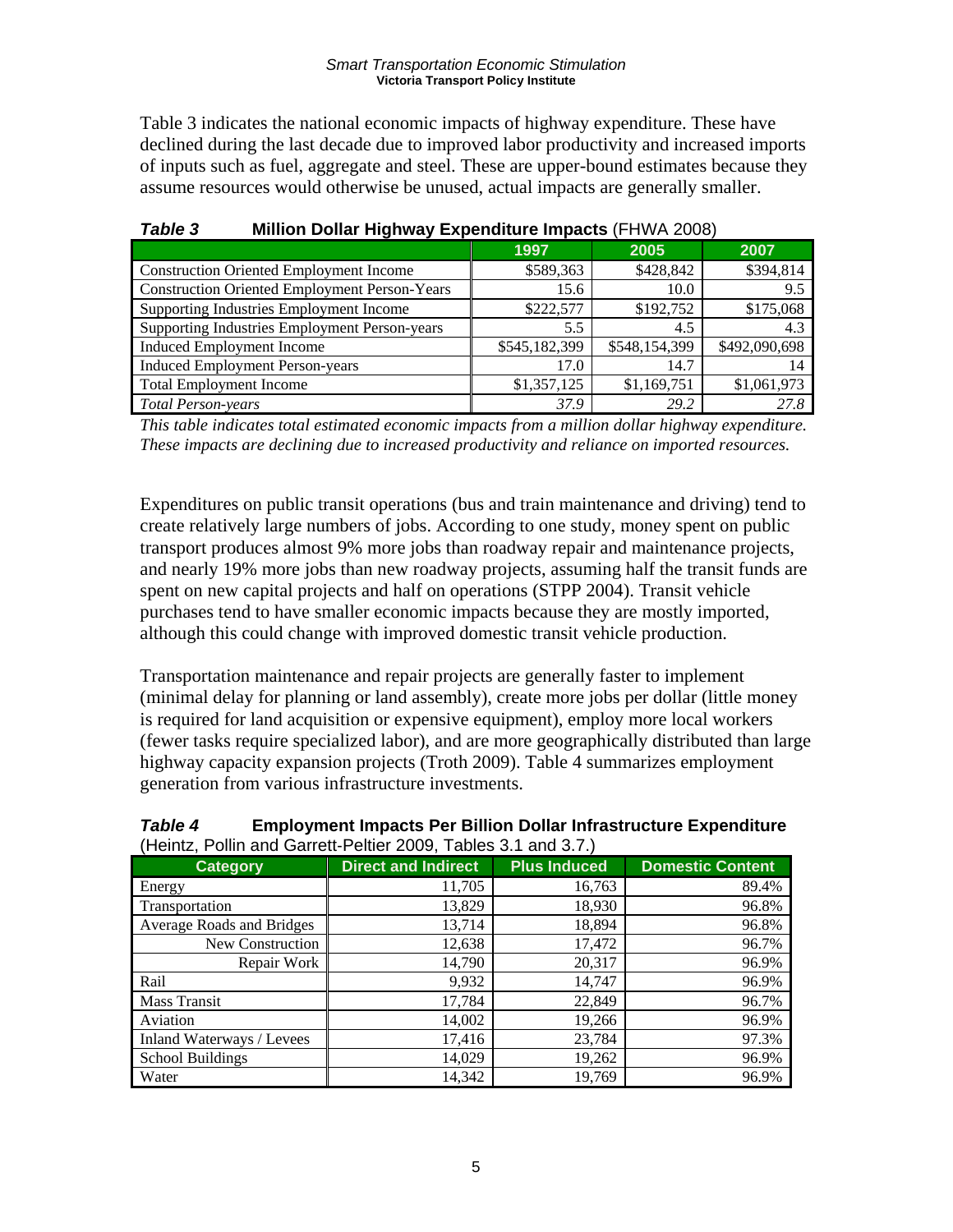## **Future Productivity Gains**

Since other public investments can provide greater short-term employment and business activity per dollar spent, transportation projects would not be selected if economic stimulation were the only objective. Transportation investments justified if they also increase future economic productivity by reducing business transportation costs, such as traffic congestion and energy consumption, or achieve other objectives such as improved mobility for non-drivers. As a result, investments that increase transport system efficiency and diversity, and help create more accessible land use development patterns, can be justified for their long-term economic development benefits.

Conventional project evaluation tends to exaggerate highway expansion economic benefits by ignoring induced travel effects (Hodge, Weisbrod and Hart 2003; Litman 2007a). Urban traffic congestion tends to maintain equilibrium; it gets bad enough to discourage further growth in peak-period vehicle trips. Expanding congested roadways tends to provide only short-term benefit because much of the additional capacity is soon filled with latent demand, peak-period vehicle trips that motorists will make if roads are uncongested but will forego (they might shift defer the trip, shift route, mode or destination) if roads are congested.

Most highway expansion benefits are captured by consumers; it increases their mobility, allowing motorists to live in more distant suburbs and exurban areas. Only a small portion of these benefits are captured by businesses since commercial vehicles represent only a small portion of total traffic. Although some industrial trends, such as just-in-time production, increase the importance of road transport, other trends, such as telecommunications that substitute for physical travel, reduce its importance. More efficient roadway management, such as congestion pricing, can provide greater economic benefits by allowing higher-value trips (such as freight deliveries and business travel) to outbid lower value trips (such as SOV commuting) for scarce road space.

Conventional project evaluation also tends to undervalue public transportation service quality improvement benefits (Litman 2007b). High quality, grade separated public transit attracts people who would otherwise drive on congested roadways, which reduces the point of congestion equilibrium (the level of congestion at which travelers reduce their peak-period trips). Although congestion never disappears, it is not nearly as bad as would occur without such transit services. Since transit services experience economies of scale, service quality and cost effectiveness tend to increase as demand grows, providing additional user benefits.

Roadway supply experiences declining marginal benefits: building the first paved highway to a region usually provides significant economic benefits, but each additional unit of capacity provides less net benefits (SACTRA 1999; Kopp 2006). Although highways showed high economic returns during the 1950s and 60s, this declined significantly by the 1990s and has probably continued to decline since the most cost effective projects have already been implemented, as indicated in Figure 1.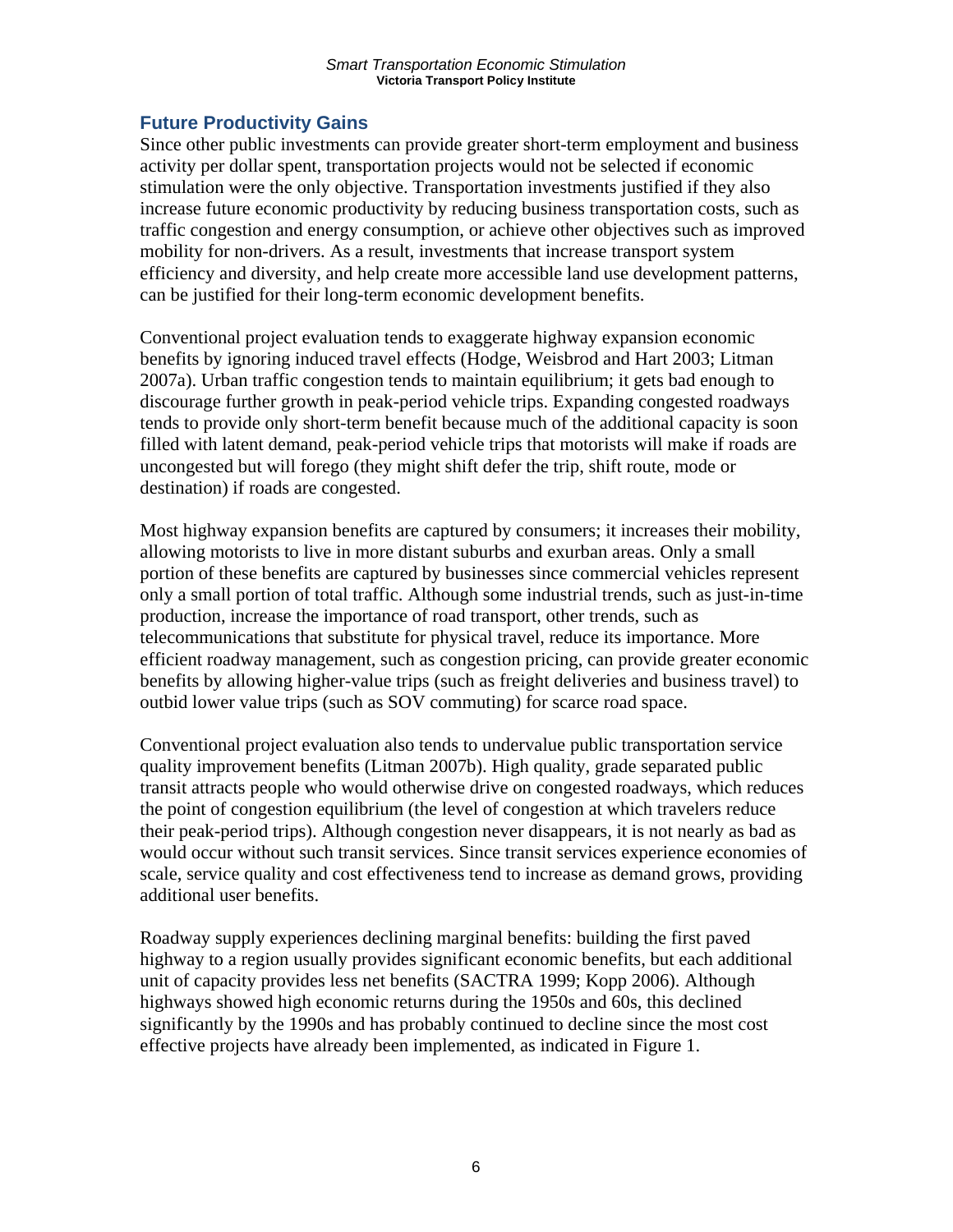

*Highway investment economic returns were high during the 1950s and 60s when the U.S. Interstate was first developed, but have since declined, and are now probably below the returns on private capital, suggesting that highway expansion is generally a poor investment of scarce public resources.* 

After analyzing highway investments impacts on local economic activity, Peterson and Jessup (2007) conclude, "*some* transportation infrastructure investments have *some* effect on *some* economic indicators in *some* locations." O'Fallon (2003) recommends these infrastructure investments to maximize productivity:

- Ensure macroeconomic policy is conducive to efficient resource allocation.
- Improve infrastructure efficiency through demand management and cost-based pricing.
- Recognise that reliability is particularly important to support trade and business productivity.
- Avoid infrastructure oversupply, which can have a negative impact on the economy as it draws scarce resources away from maintenance and operation of existing stocks.
- Investment in infrastructure projects should be done on the basis of national benefits and on a case-by-case basis. This implies the use of benefit-cost analysis.

### **Future Transport Demands**

*Transportation demand* refers to the amount and type of travel people choose given specific prices and service options. Current trends are changing travel demands in ways that increase the value of alternative modes (walking, cycling, ridesharing, public transit, and telecommunications) and more accessible, multi-modal communities. Described differently, the last century was the period of the ascendency of automobile transportation so it may have made sense to invest significant public resources in developing roads and parking facilities, but now the roadway system is mature and various demographic and economic trends make other types of transportation investments more appropriate to meet the needs of the few decades.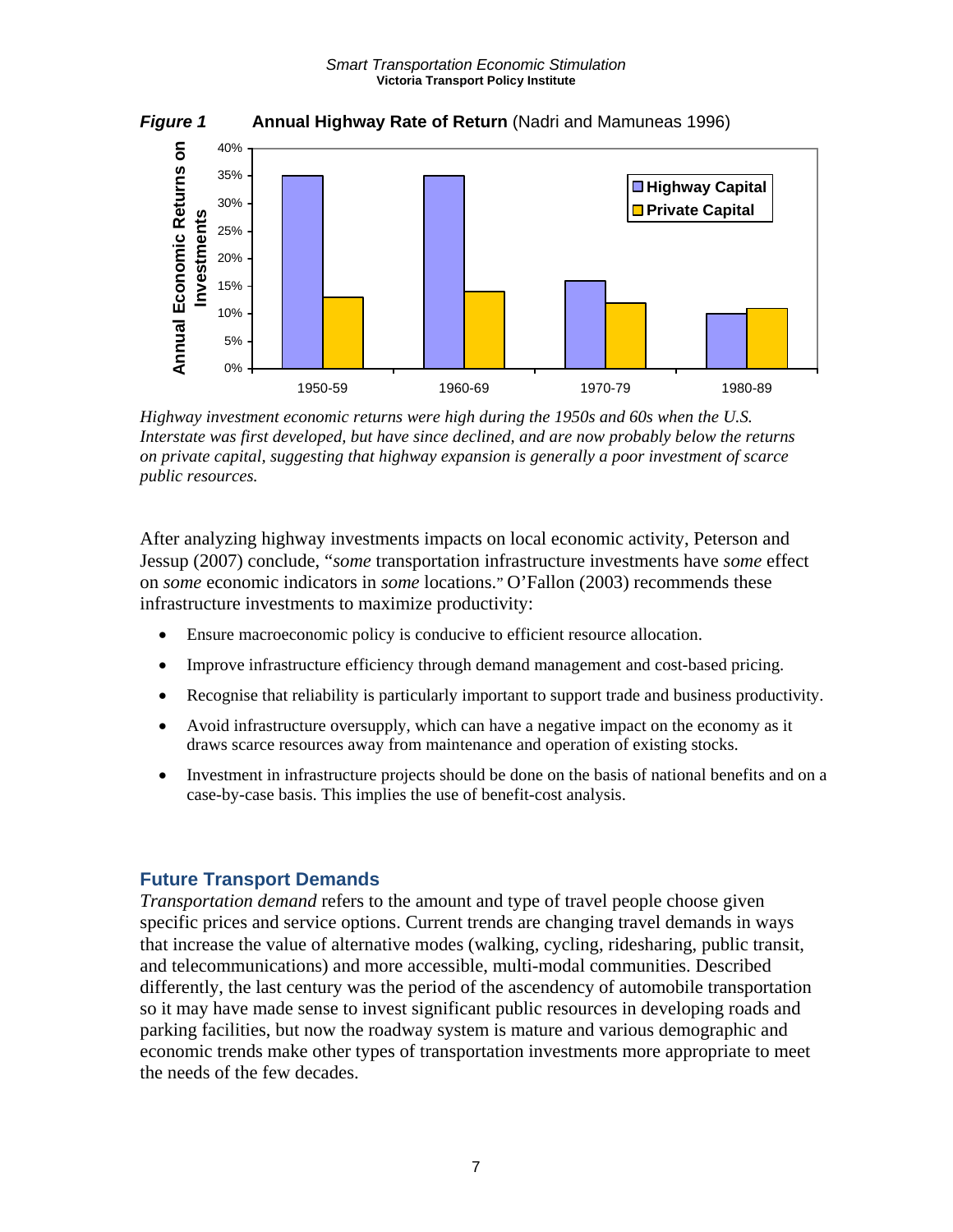

*Per Capita vehicle ownership and use grew during the Twentieth Century but has saturated and is expected to decline in the future due to demographic and economic trends.* 

Highway advocates claim that automobile travel demand is large and growing while demand for other modes is small and declining (Moore and Staley 2008), but this is not completely true. Motor vehicle ownership and use grew steadily during the last century, but stopped growing about the year 2000, as illustrated in Figure 2. Transit travel increased more than automobile travel during seven of the last ten years and each of the last four years, as illustrated in Figure 3.



*Figure 3* **Annual Change In Transit And Vehicle Travel** (APTA and FHWA data)

*Transit trips increased more than vehicle mileage during seven of the last ten years. During this period transit travel grew 24% compared with a 10% increase in vehicle travel.*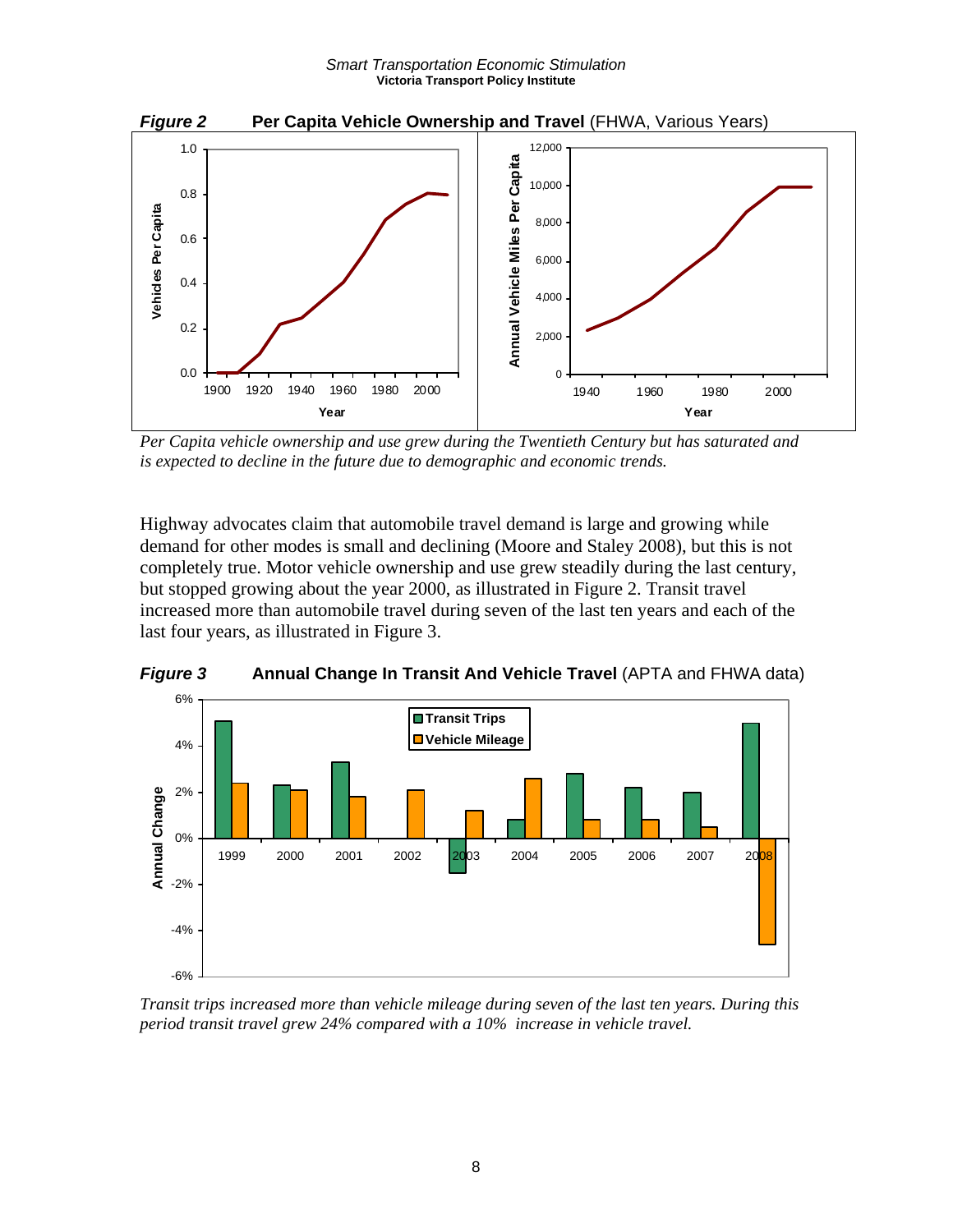Much of this shift in demand predated the 2008 fuel price spike. It reflects demographic and economic trends (Litman 2006; Puentes 2008):

- *Aging population.* As the Baby Boom generation retires per capita vehicle travel will decline and their demand for alternatives will increase.
- *Rising fuel prices.* This increases demand for energy efficient travel options.
- *Increasing urbanization.* As more people move into cities the demand for urban modes (walking, cycling and public transportation) increases.
- *Increasing traffic congestion and roadway construction costs.* This increases the relative value of alternative modes that reduce congestion.
- *Shifting consumer preferences.* Various indicators suggest that an increasing portion of consumers prefer living in multi-modal urban neighbourhoods and using alternative modes.
- *Increasing health and environmental concerns.* Many individuals, organizations and jurisdictions are now committed to reducing pollution and increasing physical fitness.

Although public transit serves only about 2% of *total* U.S. trips, it serves a much larger portion of urban travel, as illustrated in Figure 4. Transit share is even higher for travel to large commercial centers, and so has relatively large economic importance. Many transit systems now carry maximum peak period capacity, constraining further growth. Increasing capacity and improving service quality would allow transit ridership growth.



*Figure 4* **Public Transit Mode Split** (U.S. Census 2002)

*A relatively large portion of urban-peak travel is by public transit.* 

Transit critics claim that consumers always prefer automobile travel and abandon alternative modes as they become wealthier, but there are many indicators that wealthy people will choose alternative modes if they are convenient, comfortable and affordable ("Success Stories," VTPI 2008). Transit ridership has increased significantly in U.S. cities that improved their public transit systems (Henry and Litman 2006).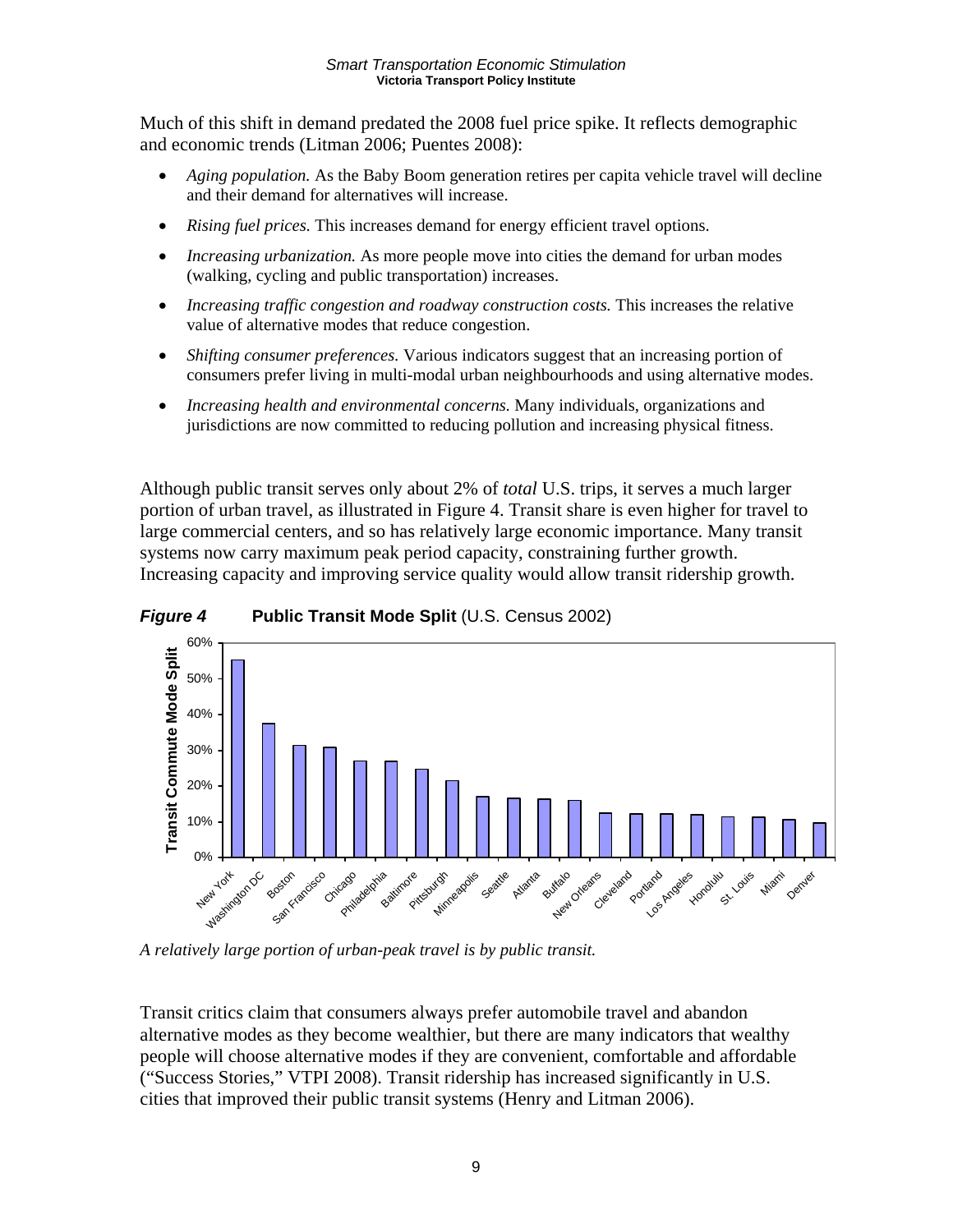Similarly, there is growing demand for housing in more accessible, multi-modal communities (Molinaro, 2003; Reconnecting America 2004; Nelson, et al. 2009). The 2004 *American Community Survey* found that consumers place a high value on urban amenities such as shorter commute time and neighborhood walkability: 60% of prospective homebuyers surveyed reported that they prefer a neighborhood that offered a shorter commute, sidewalks and amenities like local shops, restaurants, libraries, schools and public transport over a more automobile-dependent community with larger lots but longer commutes and poorer walking conditions (Belden, Russonello and Stewart 2004).

High levels of automobile travel result, in part, from market distortions that favor automobile transport over other modes, such as underpricing for road and parking facility use, fixed vehicle insurance premiums, and dedicate funding for roads and parking facilities that is unavailable for other modes or mobility management strategies, even if they are more cost effective overall ("Market Principles," VTPI 2008). Until such distortions are correcte, expanding congested roadways is economically harmful overall because it exacerbates problems such as congestion, crashes and pollution emissions.

To their credit, some highway advocates support tolling of added capacity to recover costs and control congestion, but this only addresses two of the external costs of induced travel. Only if all the pricing reforms described above are fully implemented can roadway expansion be justified and efficient. Efficient pricing and smart investments would not eliminate automobile travel demand, but this analysis indicates that at the margin (relative to current travel patterns) many Americans would prefer to drive less and rely more on alternative modes if they had more efficient pricing, and alternative modes were more convenient, comfortable and affordable. This demand for high quality transport alternatives is likely to increase in future decades due to previously described demographic and economic trends. As a result, investments that improve the quality of user modes respond better to future demands than urban highway expansion.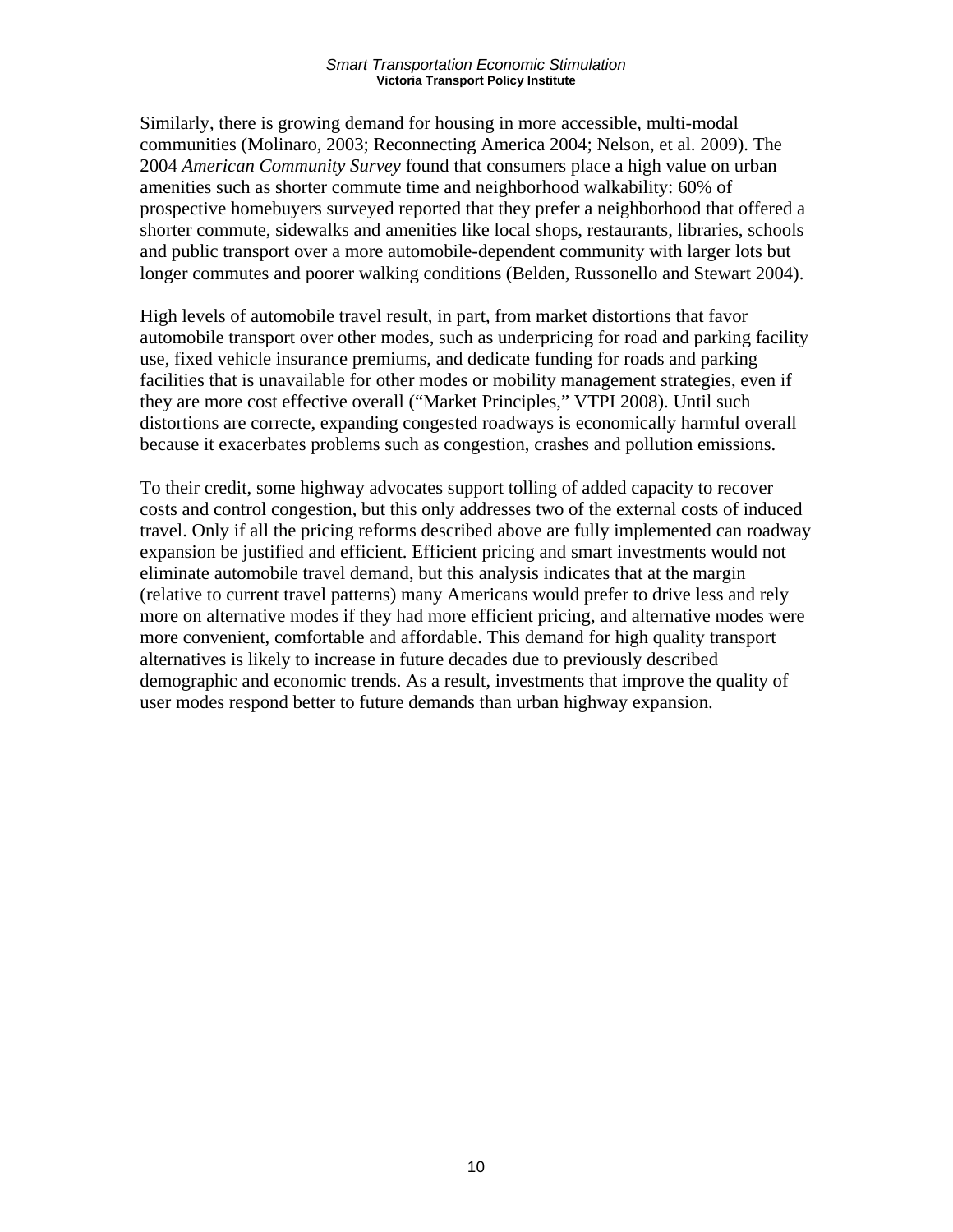## **Comparing Highway and Transit Benefits**

There is considerable debate concerning the relative merits of different transportation modes. As previously mentioned, there is little debate concerning the value of basic highway rehabilitation, and much of the U.S. highway system is now due for major maintenance and repair, as indicated in Federal Highway Administration *Conditions and Performance Reports* (FHWA 2006). Table 5 summarizes results of that report, indicating that current annual highway and transit investments are approximately \$28 billion below what is needed for basic maintenance and operational improvements, without highway expansion. It makes little sense to expand the highway system if current funding is inadequate for required maintenance of existing supply.

| <b>Table 5</b>         | Annual Highway And Transit Investment Requirements (FHWA 2006)                                                                                                                 |        |           |        |       |  |  |  |
|------------------------|--------------------------------------------------------------------------------------------------------------------------------------------------------------------------------|--------|-----------|--------|-------|--|--|--|
|                        | 2004 Capital<br><b>Percent</b><br>Cost to<br><b>Cost to</b><br><b>Percent</b><br><b>Outlays</b><br><b>Maintain</b><br><b>Difference</b><br><b>Difference</b><br><b>Improve</b> |        |           |        |       |  |  |  |
| Highways               | \$26.0                                                                                                                                                                         | \$31.9 | 23.0%     | \$48.6 | 87.1% |  |  |  |
| <b>Bridges</b>         | \$10.5                                                                                                                                                                         | \$8.7  | $-16.6\%$ | \$12.4 | 18.6% |  |  |  |
| <b>Transit Systems</b> | \$12.6                                                                                                                                                                         | \$15.8 | 25.4%     | \$16.4 | 30.2% |  |  |  |
| Total                  | \$49.1                                                                                                                                                                         | \$56.4 | 15%       | \$77.4 | 58%   |  |  |  |

*Substantial additional investments are needed to maintain and improve existing U.S. highways and bridges, even without system expansion.* 

Table 6 compares the highway expansion and public transit improvement benefits. Both provide economic stimulation and congestion reductions (although highway expansion generally only provides temporary congestion reduction benefits), but transit improvements provide several other benefits, including improved convenience and comfort to current transit travelers, parking and consumer cost savings, improved mobility for non-drivers, and various environmental and social benefits.

| Table 6 | <b>Highway and Transit Benefits Compared (Litman 2009)</b> |
|---------|------------------------------------------------------------|
|         |                                                            |

|                                 |                          | ---------------             |
|---------------------------------|--------------------------|-----------------------------|
| <b>Benefits</b>                 | <b>Roadway Expansion</b> | <b>Transit Improvements</b> |
| Short-term economic stimulation |                          |                             |
| Long-term job creation          |                          |                             |
| Congestion reduction            |                          |                             |
| User convenience and comfort    |                          |                             |
| Parking cost savings            |                          |                             |
| Consumer cost savings           |                          |                             |
| Reduced traffic accidents       |                          |                             |
| Improved mobility options       |                          |                             |
| Energy conservation             |                          |                             |
| Pollution reduction             |                          |                             |
| Physical fitness & health       |                          |                             |
| Land use objectives             |                          |                             |

*Public transit improvements provide a wider range of benefits than highway expansion.*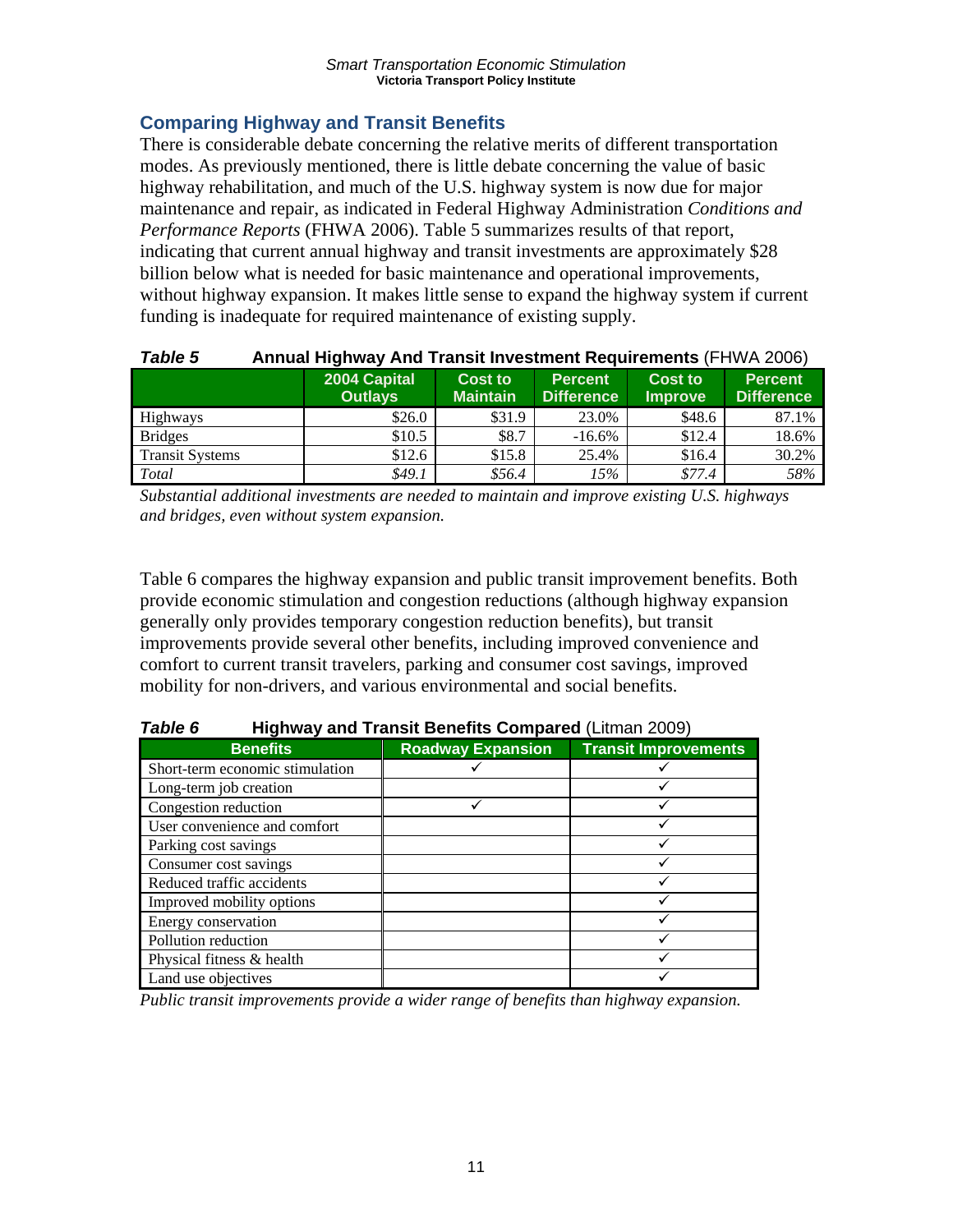



*The portion of total household budgets devoted to transport (automobiles and transit) tend to decline with increased transit ridership, and is lower on average in transit oriented cities.* 

For example, adding an urban highway lane typically accommodates about 2,000 additional daily vehicle trips.<sup>2</sup> Although this reduces congestion on that roadway (at least temporarily, until generated traffic fills the capacity), it often increases "downstream" surface street traffic congestion, increases parking demand, requires travelers to own and operate automobiles, and if additional vehicle travel is induced it increases accidents, energy consumption, pollution and sprawl, all costs that could be reduced if the same trips are made by alternative modes.

Residents of multi-modal communities tend to spend less on transportation overall, as illustrated in Figure 5, savings \$1,000 to \$3,000 annually per household in transport expenditures and so have more money to spend on other goods ("Affordability," VTPI 2008). In addition, governments and businesses have lower roadway and parking costs. Table 7 summarizes external costs of increased vehicle traffic and sprawl, costs that tend to be reduced with improvements to alternative modes.

| TUNIG I<br><b>EXIGHIAI OUSIS OF MUFGASGA TRAME AND ADTAIN (LIMITAL ZUUSU)</b> |                                                     |  |  |
|-------------------------------------------------------------------------------|-----------------------------------------------------|--|--|
| <b>External Costs Of Motor Vehicle Traffic</b>                                | <b>External Costs of Urban Sprawl</b>               |  |  |
| Congestion delay imposed on other vehicle users                               | Higher public service costs                         |  |  |
| Delay to nonmotorized travelers                                               | Impacts on openspace and habitat                    |  |  |
| Parking subsidies                                                             | Reduced accessibility, particularly for non-drivers |  |  |
| Uncompensated accident damages and risks                                      |                                                     |  |  |
| Fuel consumption externalities                                                |                                                     |  |  |
| Air and noise pollution                                                       |                                                     |  |  |

| Table 7 | <b>External Costs of Increased Traffic and Sprawl (Litman 2009b)</b> |  |
|---------|----------------------------------------------------------------------|--|
|         |                                                                      |  |

*Increased vehicle traffic and sprawl impose various external costs (costs imposed on other people).* 

 $\overline{a}$ 

 $2^{2}$  Most traffic lanes carry far more total daily trips, but these are the additional trips that can occur because peak-period traffic is less congested.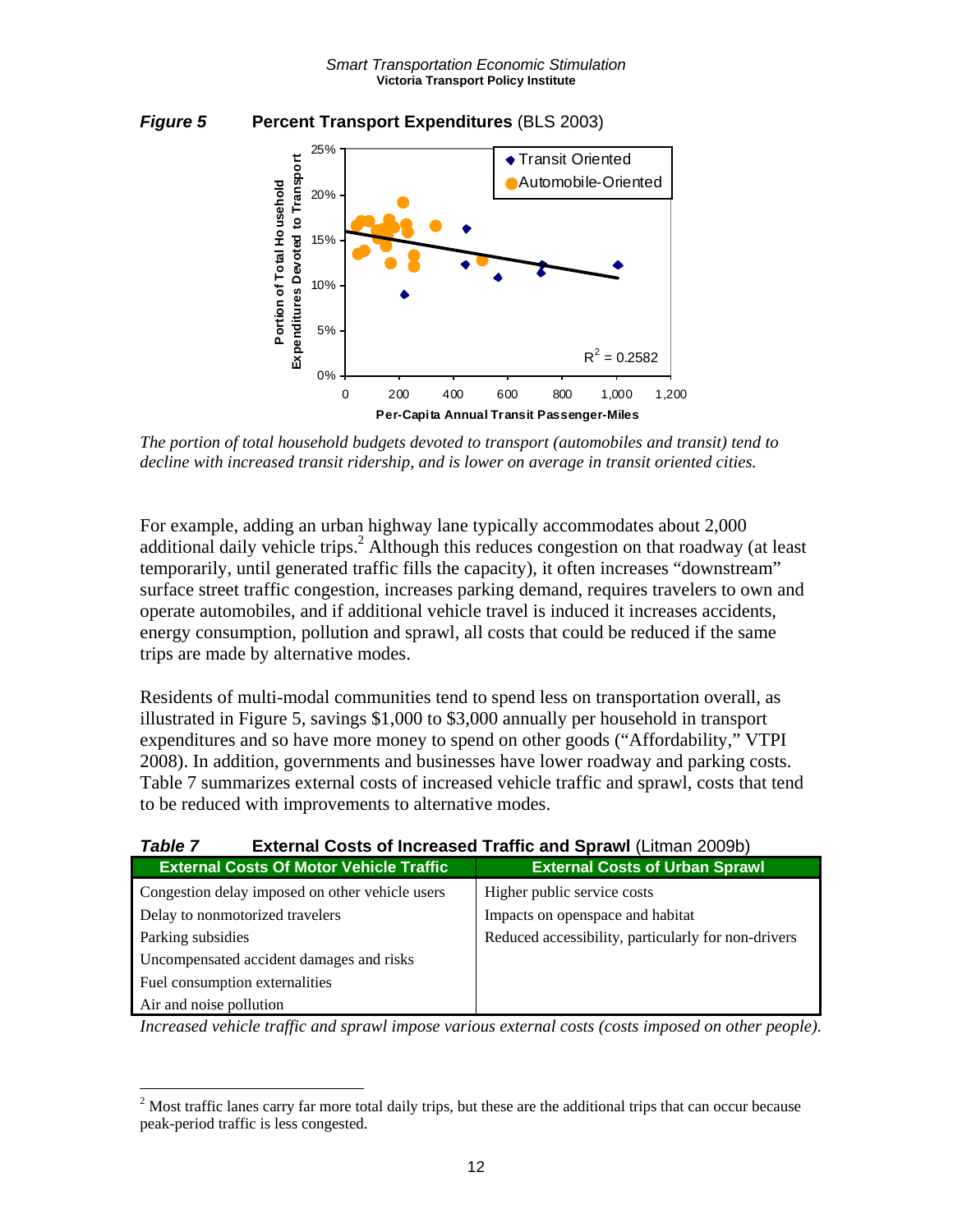Critics sometimes point out that public transit requires more public subsidy per passenger-mile than automobile travel, but this comparison is unfair ("Transit Evaluation," VTPI 2009). About half of transit subsidies are intended to provide basic mobility (service at times and locations with low demand, and special services for people with disabilities), which requires large subsidy per passenger-mile. Transit operates on major urban corridors where any form of transport is costly to provide. In addition, automobile travel receives significant non-government subsidies such as free parking. When properly evaluated, public transit often turns out to be more cost effective and require less total subsidy than accommodating additional automobile travel on the same corridors ("Transit Evaluation," VTPI 2009).

## **Energy Consumption Impacts**

Transportation planning decisions significantly affect future economic development by influencing energy consumption, particularly oil imports. North Americans currently consume about twice as much transportation fuel per capita as peer countries, due largely to differences in fuel taxes, transportation investments and land use planning. Had North America implemented energy conservation policies comparable to peer countries two decades ago, national fuel consumption would be about half its current rate, keeping hundreds of billions of dollars in the economy annually.





*Americans consume about twice as much transportation energy per capita as peer countries due to differences in transportation policies, including planning practices and fuel prices.* 

Dependency on imported petroleum is economically harmful. A US Department of Energy study estimated that excessive dependence on imported petroleum cost the U.S. economy \$150-\$250 billion in 2005, at a time when oil averaged \$35-\$45/bbl (Greene and Ahmad 2005). A U.S. Department of Energy study estimates the external costs of imported oil ("the quantifiable per-barrel economic costs that the U.S. could avoid by a small-to-moderate reduction in oil imports"), excluding military costs, to be \$13.60 per barrel, with a range of \$6.70 to \$23.25 (Leiby 2007). These costs are expected to increase in the future as international oil prices rise and as U.S. oil production declines.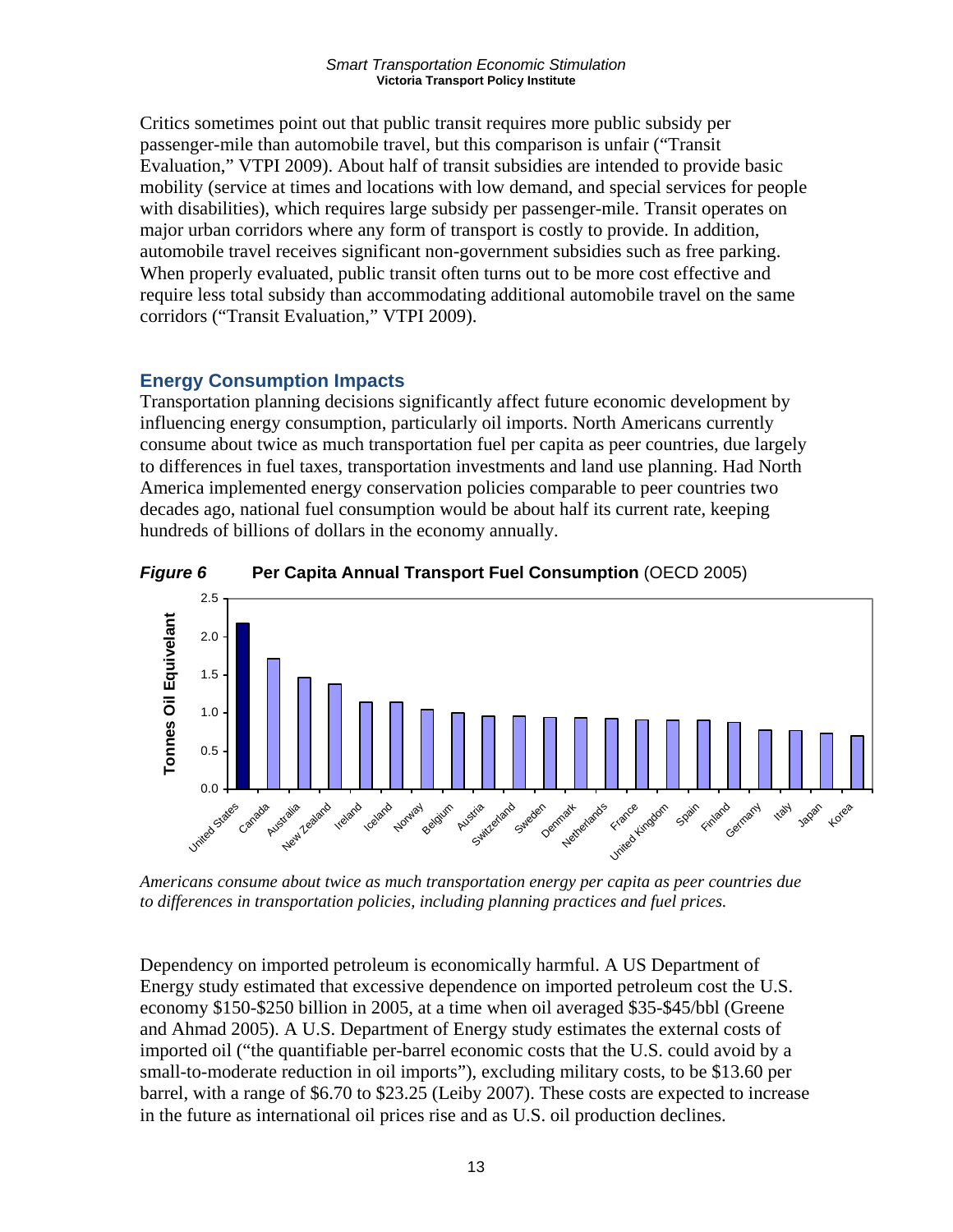For this study we commissioned special analysis using the IMPLAN model, based on 2006 U.S. economic conditions (Lindall and Olson 2005). Table 8 summarizes results. This indicates that in 2006, each million dollars shifted from fuel expenditures to a typical bundle of consumer goods adds 4.5 jobs to the U.S. economy (17.3-12.8), and each million shifted from general motor vehicle expenditures (purchase of vehicles, servicing, insurance, etc.) adds about 3.6 jobs (17.3-13.7). Public transit expenditures create a particularly large number of jobs since it is labor intensive.

| i avic o                    | <b>LCONOMIC IMpacts per \$1 MINION LApenditures</b> (Chinelynski 2000 |                   |                     |  |  |  |  |
|-----------------------------|-----------------------------------------------------------------------|-------------------|---------------------|--|--|--|--|
| <b>Expense category</b>     | <b>Value Added</b>                                                    | <b>Employment</b> | <b>Compensation</b> |  |  |  |  |
|                             | 2006 Dollars                                                          | FTEs*             | 2006 Dollars        |  |  |  |  |
| Auto fuel                   | \$1,139,110                                                           | 12.8              | \$516,438           |  |  |  |  |
| Other vehicle expenses      | \$1,088,845                                                           | 13.7              | \$600,082           |  |  |  |  |
| Household bundles           |                                                                       |                   |                     |  |  |  |  |
| Including auto expenses     | \$1,278,440                                                           | 17.0              | \$625,533           |  |  |  |  |
| Redistributed auto expenses | \$1,292,362                                                           | 17.3              | \$627,465           |  |  |  |  |
| Public transit              | \$1,815,823                                                           | 31.3              | \$1,591,993         |  |  |  |  |

| Table 8 | Economic Impacts per \$1 Million Expenditures (Chmelynski 2008) |  |  |  |
|---------|-----------------------------------------------------------------|--|--|--|
|         |                                                                 |  |  |  |

*This table summarizes input-output table analysis. In 2006, a million dollars shifted from fuel expenditures to a typical bundle of consumer goods adds 4.5 jobs to the U.S. economy, and each million shifted from general motor vehicle expenditures adds about 3.6 jobs. (\* FTE = Full-Time Equivalent employees)* 

These impacts are likely to increase in the future as international oil prices rise, U.S. oil production declines, and petroleum and vehicle production become more automated. Although exact impacts are uncertain and impossible to predict with precision, between 2010 and 2020 a million dollars shifted from fuel to general consumer expenditures is likely to generate at least six jobs, and after 2020 at least eight jobs. This indicates that current planning decisions can support future economic development by encouraging transportation system diversity and efficiency, so consumers can reduce the amount they must spend on vehicles and fuel. For example, transport policies and investments that halve U.S. per capita fuel consumption would save consumers \$300-500 billion annual dollars, provide comparable indirect economic benefits, and generate 3 to 5 million domestic jobs.

Consider three policy scenarios. The first maintains the current 34 mile-per-gallon (MPG) average new vehicle fuel economy target for 2020, which increases 2020 fleet economy to 28 MPG. This requires technical improvements, allowing continued production and sales of large numbers of SUVs, light trucks and performance cars. The second scenario raises the 2020 fuel economy target to 50 MPG, increasing average fleet efficiency to 38 MPG. This requires vehicle size reductions so the U.S. vehicle fleet becomes similar to those in Europe and Asia. The third includes this fuel economy target plus mobility management policies such as road and parking pricing, higher fuel taxes, and distancebased insurance and registration fees, more investment in alternative modes, and smart growth policies to reduce total vehicle ownership 10% and average annual vehicle travel from 12,000 to 10,000 miles per vehicle by 2020. The results are summarized in Table 9.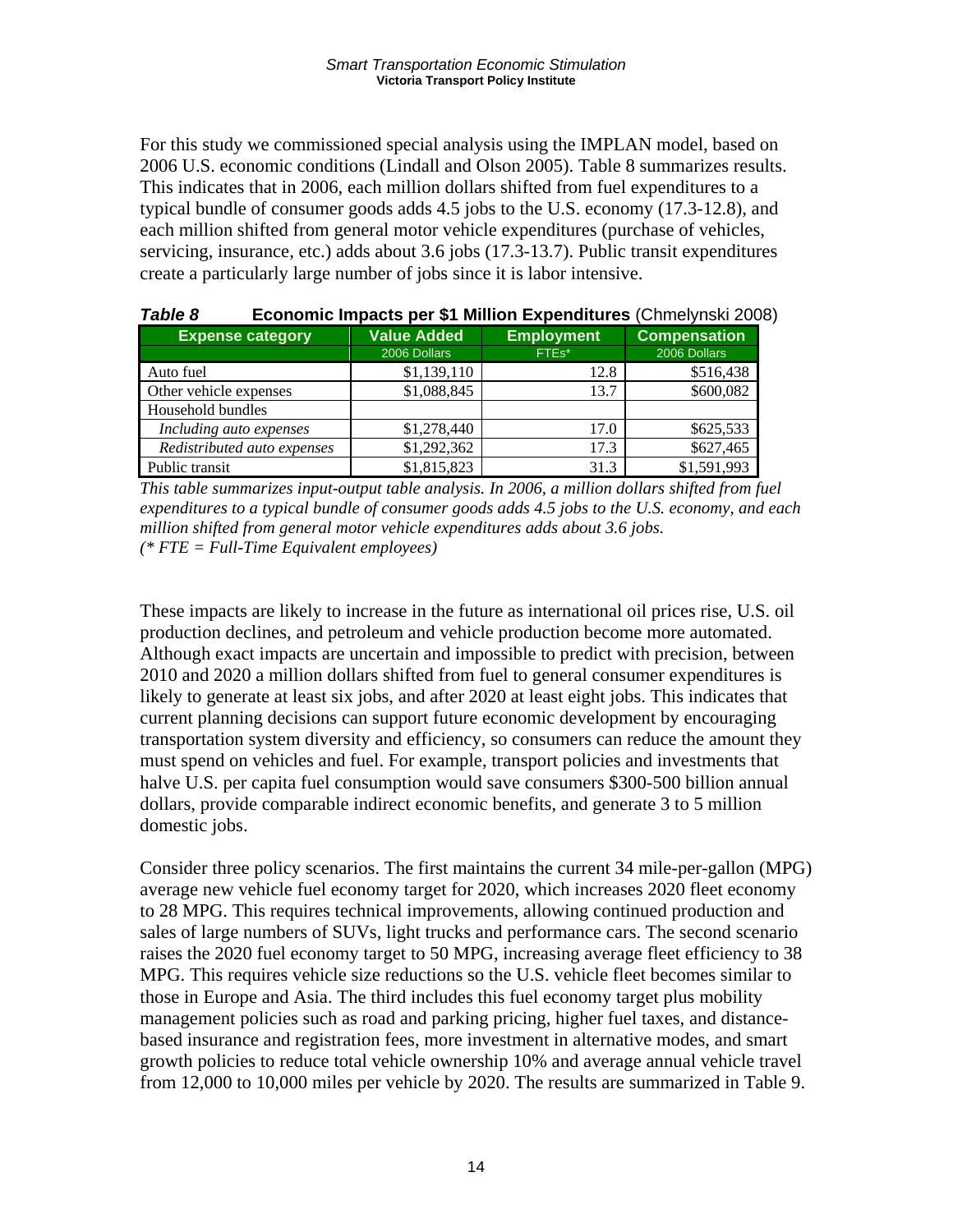This suggests that transportation policies have large economic impacts by affecting consumer expenditures, particularly per capita fuel consumption. Policies that encourage fuel conservation and increase transport system efficiency tend to increase economic productivity, competitiveness and employment, creating far more jobs over the long run than most industry stimulation strategies.

|                                                          | <b>Scenario 1:</b><br>Auto-<br>industry favored<br>policies | <b>Scenario 2:</b><br><b>Increased</b><br>vehicle fuel<br>economy | <b>Scenario 3:</b><br><b>Increased transport</b><br>system efficiency |
|----------------------------------------------------------|-------------------------------------------------------------|-------------------------------------------------------------------|-----------------------------------------------------------------------|
| <b>Practical requirements</b>                            | <b>Technical</b><br>innovations                             | Technical<br>innovations and                                      | <b>Technical innovations,</b><br>smaller vehicles, and                |
|                                                          |                                                             | smaller vehicles                                                  | mobility management.                                                  |
| Vehicles (millions)                                      | 260                                                         | 260                                                               | 234                                                                   |
| New vehicle average MPG                                  | 35                                                          | 50                                                                | 50                                                                    |
| Fleet average MPG                                        | 28                                                          | 38                                                                | 38                                                                    |
| Avg. annual miles per vehicle                            | 12,000                                                      | 12,000                                                            | 10,000                                                                |
| Avg. annual gallons per vehicle                          | 429                                                         | 316                                                               | 263                                                                   |
| Fuel expenses per vehicle                                | $\overline{\$2,143}$                                        | \$1,579                                                           | \$1,316                                                               |
| Fuel savings per vehicle                                 | \$0                                                         | \$564                                                             | \$827                                                                 |
| Percent fuel savings                                     | 0%                                                          | 26%                                                               | 39%                                                                   |
| Total fuel expenditures (millions)                       | \$557,143                                                   | \$410,526                                                         | \$342,105                                                             |
| Consumer fuel savings                                    | \$0                                                         | \$146,617                                                         | \$215,038                                                             |
| Economic costs at \$27.20/barrel (millions) <sup>3</sup> | \$72,163                                                    | \$53,173                                                          | \$44,311                                                              |
| U.S. economic benefits (millions)                        | \$0                                                         | \$18,990                                                          | \$27,852                                                              |
| Domestic jobs created                                    |                                                             | 1,172,932                                                         | 1,720,301                                                             |
| Non-fuel expenses per vehicle                            | \$3,031                                                     | \$3,031                                                           | \$2,728                                                               |
| Total savings per vehicle                                | \$0                                                         | \$564                                                             | \$1,130                                                               |
| Percent total consumer savings                           | 0%                                                          | 11%                                                               | 22%                                                                   |
| Total vehicle expenditures (millions)                    | \$788,060                                                   | \$788,060                                                         | \$638,329                                                             |
| Domestic jobs created                                    |                                                             |                                                                   | 598,926                                                               |
| Total jobs created                                       |                                                             | 1,172,932                                                         | 2,319,226                                                             |
| Other economic benefits                                  |                                                             | • consumer fuel                                                   | • consumer fuel and                                                   |
|                                                          |                                                             | savings                                                           | vehicle savings                                                       |
|                                                          |                                                             |                                                                   | • congestion reduction                                                |
|                                                          |                                                             |                                                                   | • road and parking                                                    |
|                                                          |                                                             |                                                                   | savings                                                               |
|                                                          |                                                             |                                                                   | • accident reductions                                                 |
|                                                          |                                                             |                                                                   | • improved mobility                                                   |
|                                                          |                                                             |                                                                   | for non-drivers                                                       |
|                                                          |                                                             |                                                                   | • Improved public                                                     |
|                                                          |                                                             |                                                                   | fitness and health                                                    |

| <b>Scenarios Compared</b><br><b>Table 9</b> |
|---------------------------------------------|
|---------------------------------------------|

*This table compares the economic impacts of various transport policies and investments. Scenario 1 is the baseline. It assumes \$5 per gallon fuel prices, 8 net jobs created per million dollars in fuel cost savings and 4 net jobs per million dollars in non-fuel vehicle cost savings.* 

<sup>&</sup>lt;sup>3</sup> Twice the \$13.60/barrel oil import economic costs to reflect the higher portion of imported oil in 2020.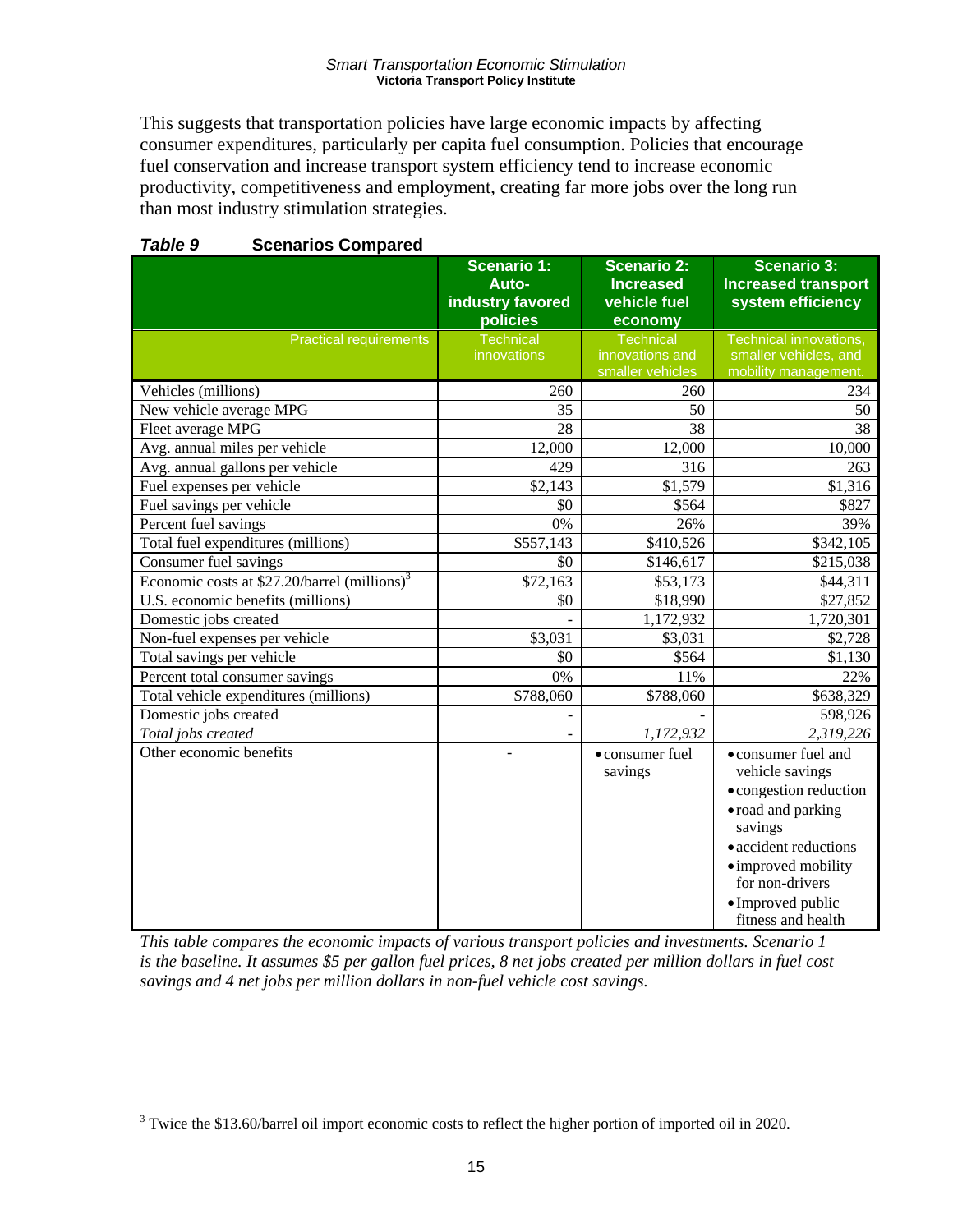These scenarios are feasible. Many commercially available vehicles now exceed 50 mpg and their performance (load capacity, acceleration, amenities, etc.) is improving with new technologies. Mileage reductions of 20-40% are also feasible using economically justified policies such as efficient road and parking pricing, increased investment in alternative modes and smart growth land use policies (VTPI 2008). The result would be communities similar to Eugene, Sacramento and Portland, where per capita motor vehicle travel is less than 20 daily vehicle miles per capita, due to investments in alternative modes and supportive transportation and land use policies (Figure 7).



*Average daily per capita vehicle travel varies significantly between different cities due to differences in transport and land use policies. Cities with lower vehicle travel have invested in alternative modes and implemented supportive transport and land use policies.* 

A good example is Portland, Oregon, which reduced per capita vehicle through transport and land use policy reforms. It reduced per capita vehicle travel about 20% compared with national trends by shifting investments from urban highway expansion to high quality transit systems and non-motorized facilities, and implementing supportive land use policies, as illustrated in Figure 8. This provided numerous benefits (Cortright 2007).

### *Figure 8* **Portland Travel Trends** (www.oregonmetro.gov/index.cfm/go/by.web/id=26796)



*Portland vehicle travel declined 10-15% due to transport and land use policy changes.*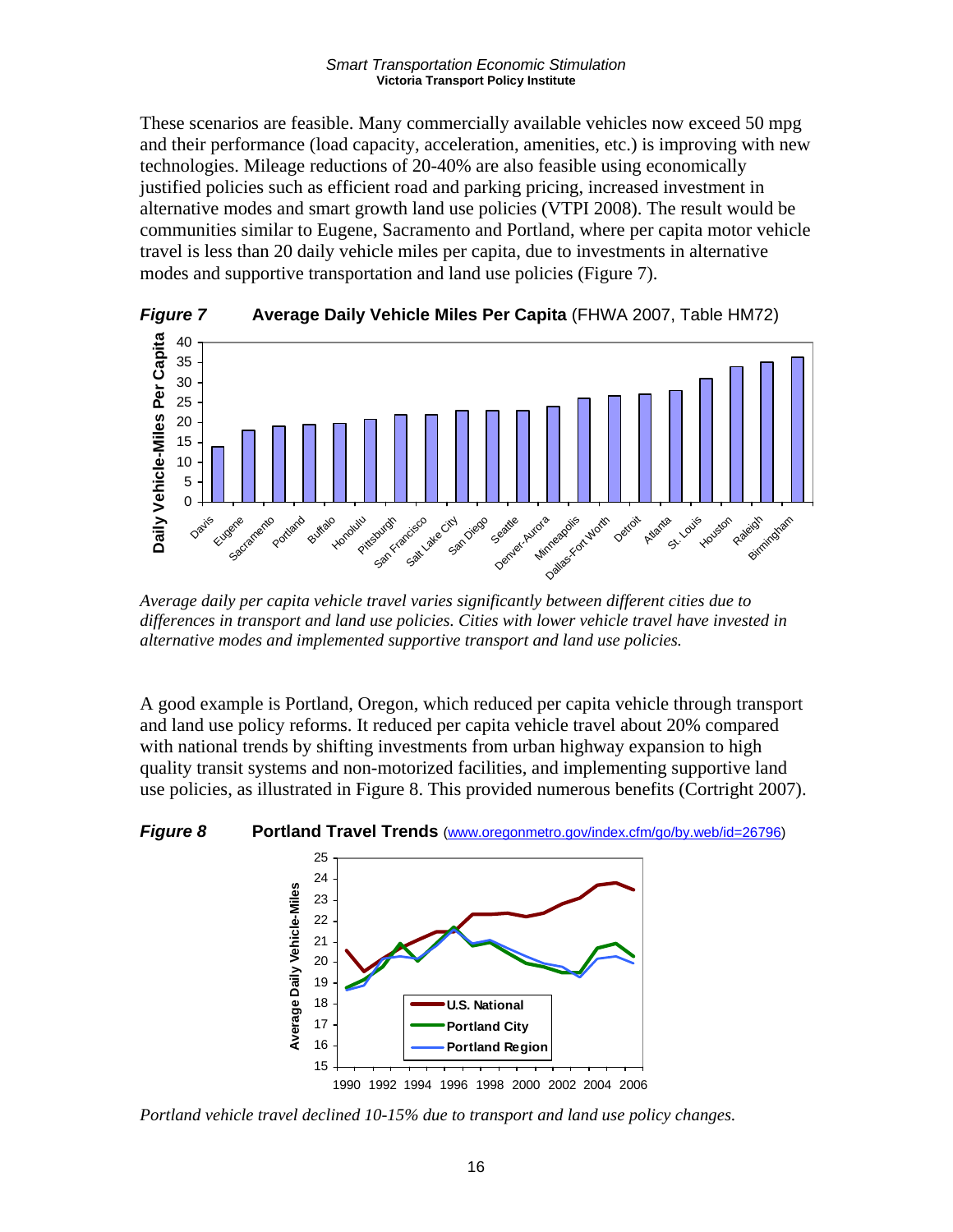## **Domestic Automobile Industry Subsidies**

Domestic vehicle manufactures were once leaders in profits, employment and innovation, but now have low profits and average wages, and depend on government subsidies. GM, Ford and Chrysler currently have about 240,000 employees, less than 0.2% of the U.S. workforce, and are contracting (Rubin and Grauman 2009). Industry advocates exaggerate domestic vehicle manufacturer bankruptcy job losses by including all related employment (CAR 2008). Without domestic manufactures Americans would continue to purchase, service and produce vehicles (many foreign manufactures have US factories), and many affected employees would find other jobs or are soon scheduled to retire. This is not to deny that auto company bankruptcies would harm many employees and investors, but there is little reason to favor this industry over others with better futures.

The \$34 billion vehicle industry loans represent about \$150,000 per job, the approximate cost of a four-year university education. Current economic trends do not favor domestic vehicle production so full repayment is unlikely. These loans are in addition to numerous direct and indirect subsidies by local, state and federal governments. Automobile industry subsidies are an inefficient economic stimulation strategy (Wooders and Perera 2009).

Even worse, efforts to support domestic vehicle producers could distort public policies economically, socially and environmentally harmful ways. Large, fuel inefficient vehicles are the U.S. manufactures most profitable products. If U.S. citizens and public officials consider themselves vehicle industry shareholders, they may favor policies that favor inefficient vehicles and encourage automobile ownership. This has already occurred: in December 2008 the federal government stopped proposed increases in vehicle fuel efficiency standards on grounds that they threaten domestic manufacturers' competitiveness and profitability. Even worse would be transport policies favoring automobile travel over more efficient alternatives to support the automobile industry.

Automobile industry loans create far fewer jobs than the previously described scenarios that increase fuel economy and transport system efficiency (Figure 9). This understates Scenario 3 benefits since improved transport system efficiency increases economic development in other ways, by reducing congestion, accidents and parking costs.



*Figure 9* **Transport Policy Employment Impacts**

*Increased transport efficiency creates far more jobs than automobile industry loan guarantees.*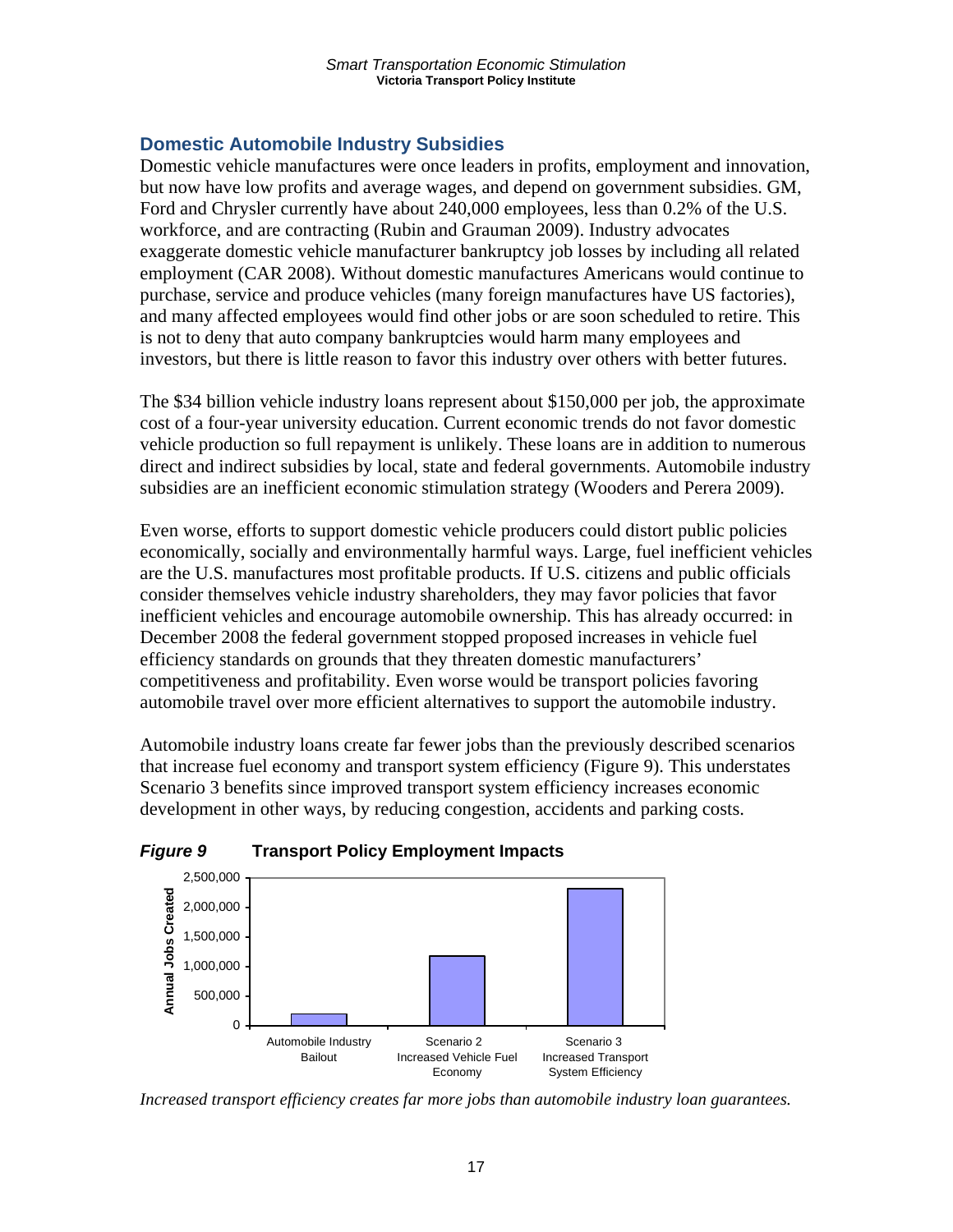### **Additional Factors to Consider**

Below are additional factors to consider when evaluating transportation investments.

### *Consumer Welfare*

Improving transportation and land use options tends to increase consumer welfare by allowing individuals to choose the combination that best meet their needs. Demand for alternative modes and more multi-modal communities is increasing (Nelson et al. 2009). The current U.S. transportation system offers relatively good automobile travel options: it is possible to drive from nearly any origin to almost any destination with reasonable convenience and comfort, but travel without an automobile is often difficult. Investments that improve alternative modes tend to benefit consumers by letting them choose the options that best reflect their needs and preferences. As a result, improving walking, cycling and public transit, and providing more housing options in multi-modal communities, tends to increase consumer welfare by allowing individuals to choose options that match their needs and preferences.

### *Transportation Affordability*

Improving affordable transportation options, such as walking, cycling and public transit, tends to be particularly beneficial for lower-income people ("Affordability," VTPI 2008). This further increases consumer welfare, helps achieve equity objectives, and helps solve specific problems, such as the difficulty some economically disadvantaged people have accessing education, employment and basic services.

### *Housing Affordability*

A common criticism of smart growth and transit oriented development is that it increases housing costs, displacing lower-income residents (called *gentrification*). This is not necessarily true. Although urban areas tend to have high land unit costs (costs per acre) and many people want to live in accessible, transit-oriented areas, good public policies can offset these factors by increasing densities (reducing the amount of land required per housing unit), increasing the total amount of transit oriented development and incorporating affordable housing into such projects in order to reduce the price premium charged for accessible locations. In other words, housing is only unaffordable in transit oriented locations because demand exceeds supply, so the best solution is to expand supply. Since residents of multi-modal communities spend significantly less on transportation, such locations can be more affordable overall (transport and housing costs combined) even if housing costs are somewhat higher.

### *Transportation System Efficiency and Resilience*

A more diverse transportation system tends to provide additional economic efficiency benefits because it is more flexible and able to respond to future changes, including sudden and unexpected changes that may result from a disaster or economic crisis. For example, a more diverse transportation system is less vulnerable to closure of a network link, a fuel shortage, or the need to evacuate.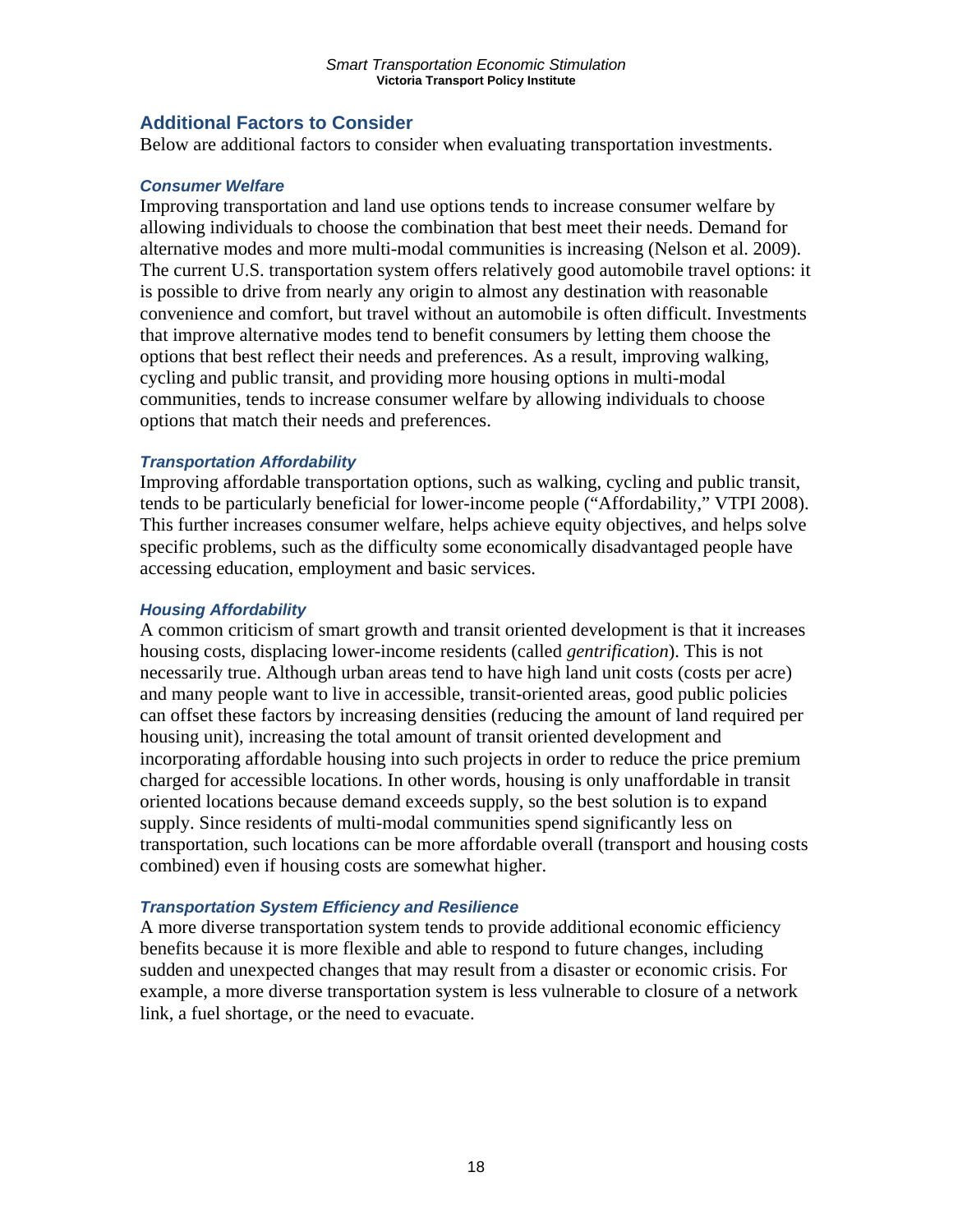## **Best Practices**

Smart transportation economic stimulation reflects the following principles:

- Supports strategic planning objectives.
- Uses comprehensive analysis to select projects, considering all significant impacts and options, including economic objectives (such as improving accessibility and reducing dependency on imported fuel), social objectives (improving accessibility for non-drivers, and encouraging public fitness and health) and environmental objectives (such as reducing pollution emissions and pavement area).
- Responds to future demands, taking into account changing demographics, economics and consumer preferences.
- Protects past investments by rehabilitating existing transportation infrastructure (sidewalks, paths, roads, bridges and transit systems) and redeveloping existing communities.
- Supports strategic land use objectives, such as creating more accessible, multi-modal communities.
- Reduces household transportation costs, particularly future energy consumption.
- Improves transportation options for mobility disadvantaged people.

This suggests that the following investments are best:

- *Roadway repair, maintenance and safety improvements.* Highways are a critical component of the transportation system, and many are in need of major rehabilitation.
- *Increased public transit service*. This is an effective economic stimulation strategy because it increases short-term employment, improves mobility for lower-income people (allowing unemployed people better options for accessing schooling and job opportunities), and increases economic productivity by reducing traffic congestion and parking costs.
- *Improvements to efficient modes, including walking, cycling, ridesharing and public transit.* This responds to future travel demands, allows households to reduce their transport costs, supports economic development by reducing energy demand and other transportation costs, improves mobility for non-drivers, and improves public fitness and health.
- *High Occupant Vehicle (HOV) priority improvements.* This saves HOV users time, encourages use of these resource-efficient modes, and reduces traffic congestion.
- *Improvements to longer-distance travel, including rehabilitation of intercity highways, rail lines, rail and bus terminals, airports and ports.* This improves transport system efficiency and supports trade.
- *Investments that support smart growth land use policies.* This includes building more affordable housing in accessible locations, brownfield rehabilitation, urban infrastructure upgrades, improved public services (such as schools and medical clinics) in smart growth locations, and other forms of urban redevelopment. This increases transport system efficiency, reduces public service costs, and reduces environmental impacts associated with sprawl.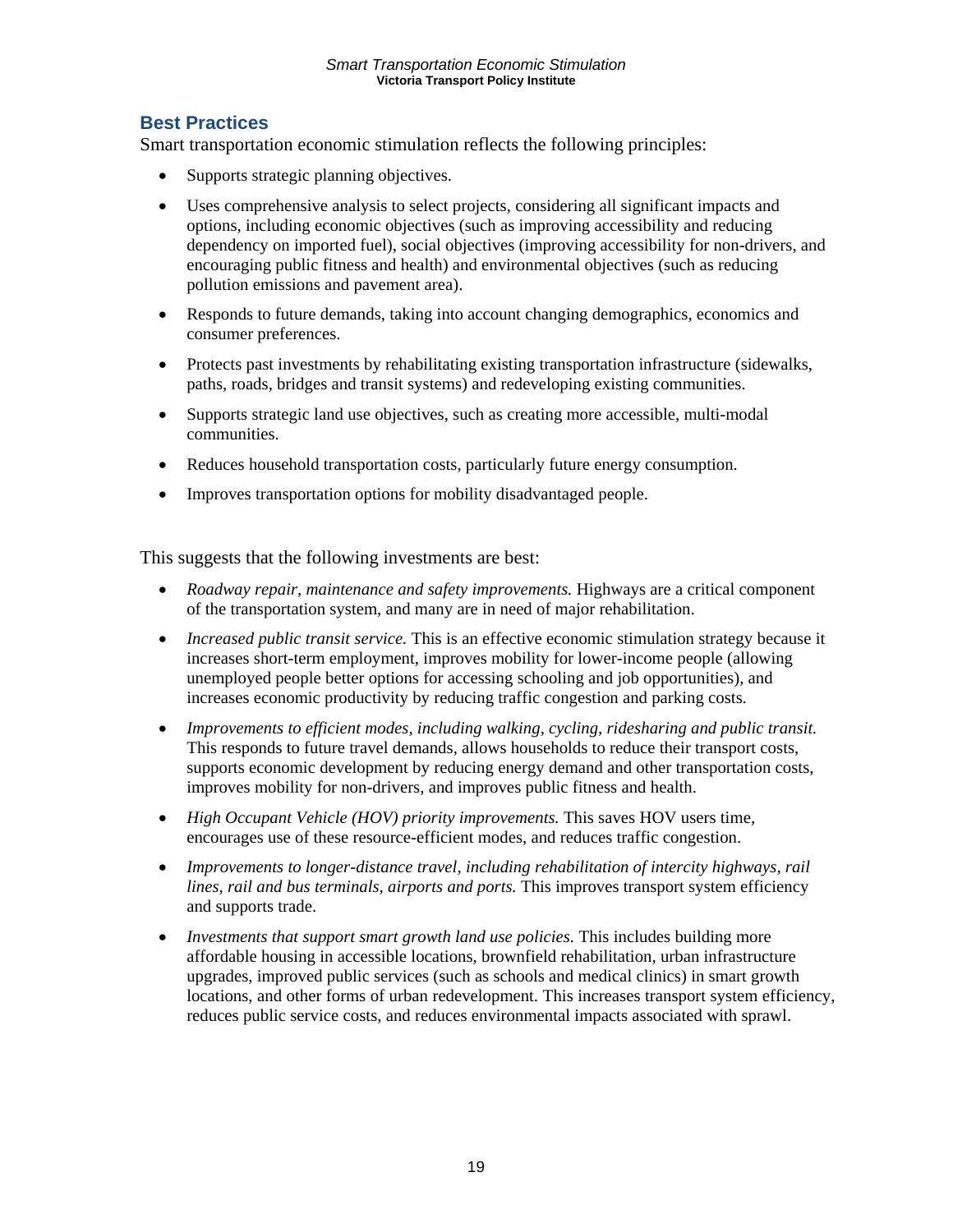## **Conclusions**

Many types of public investments can increase short-term employment and business activity, but some are much better overall because they also support other strategic goals. Smart economic stimulation responds to future demands and helps achieve various economic, social and environmental objectives.

This study indicates that highway rehabilitation and safety programs are economically beneficial, but urban highway expansion tends to stimulate more driving and sprawl, exacerbating transportation problems. Demographic and economic trends are increasing demands for alternative modes and reducing highway expansion benefits. Investments that improve alternative modes can provide the following benefits:

- Congestion reduction
- Road and parking facility cost savings
- Consumer savings
- Improved mobility for non-drivers
- Improved land use accessibility
- Accident reductions
- Energy conservation
- Pollution reductions
- Improved community livability
- Improved public fitness and health

Increasing fuel efficiency and transport system diversity is particularly important for long-term economic development. Fuel and vehicle purchases generate fewer domestic jobs and less economic activity than most other consumer expenditures. Each million dollar shifted from purchasing fuel to a typical bundle of consumer goods adds 4.5 U.S. jobs, and this is likely to increase significantly in the long run as international oil prices rise and domestic production declines. Each million shifted from general motor vehicle expenditures (purchase of vehicles, servicing, insurance, etc.) adds about 3.6 U.S. jobs. Public transit operations create a particularly large number of jobs.

A reasonable scenario of aggressive fuel economy targets, investments in alternative modes and supportive land use policies can reduce U.S. fuel consumption 20-40%, saving future consumers \$150-350 billion annually in fuel and vehicle expenses, providing economic benefits from reduced fuel import costs of similar magnitude, producing additional economic, social and environmental benefits, and generating 1 to 2 million additional annual domestic jobs. This equals the total jobs created by \$30 to \$60 billion in infrastructure expenditures and is five to ten times greater than the jobs provided by domestic vehicle manufactures.

Financial support of U.S. automobile manufactures is not economically justified. The subsidy required to maintain an automobile factory job is greater than the cost of a typical college education, or could finance other programs that help make the U.S. economy more efficient and competitive. Investments that increase transport system efficiency create more total jobs per dollar and better prepare the economy for future demands.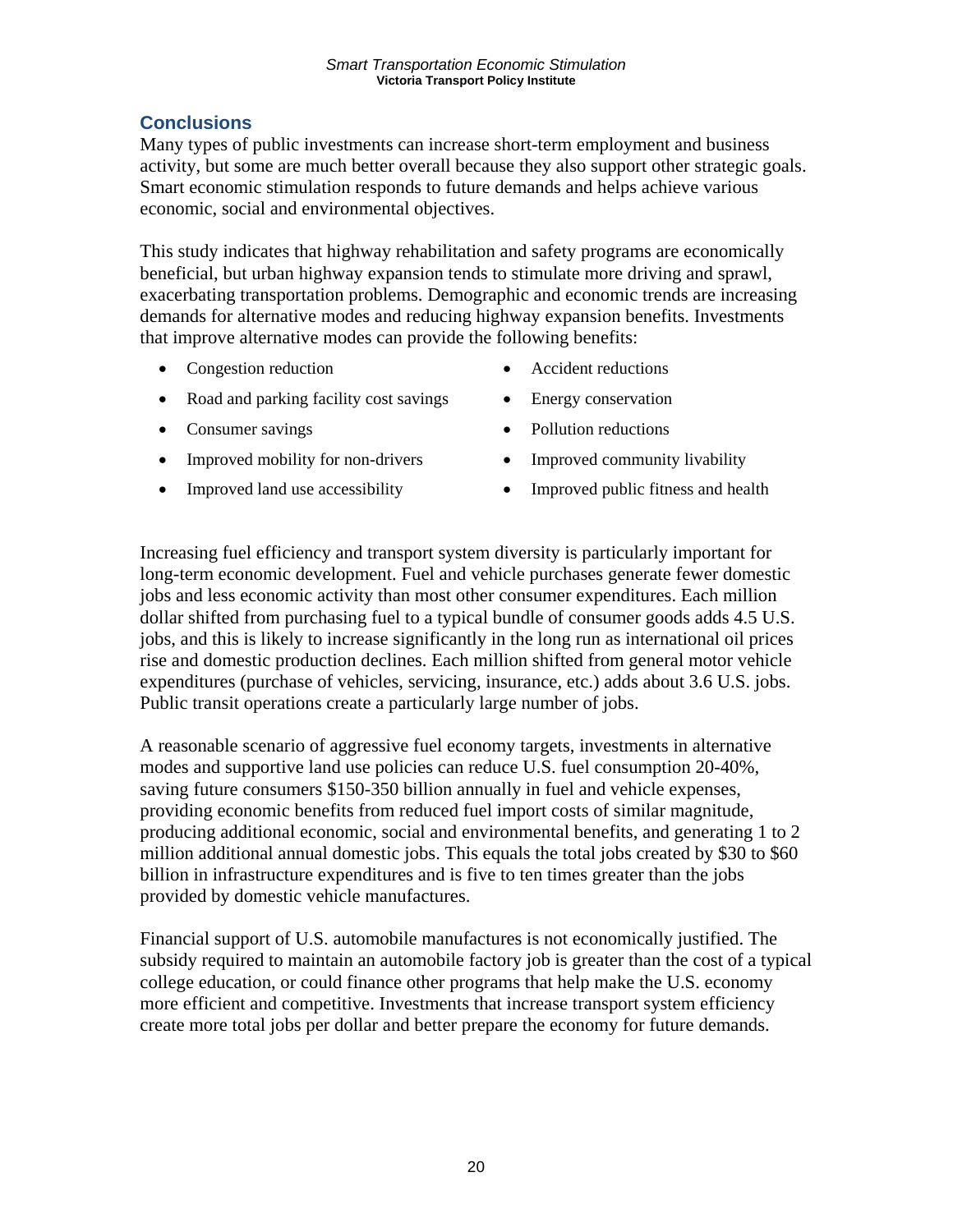### **References**

APTA (2003), *Public Transportation Gets Our Economy Moving* (www.apta.com); at www.apta.com/research/info/online/facts\_economic\_09.cfm.

*ASTRA* (www.iww.uni-karlsruhe.de/astra/summary.html), is a set of integrated transportation and land use models that predict the long-term economic and environmental impacts of different transportation and land use policies in Europe.

Belden, Russonello and Stewart (2004) *American Community Survey*, National Association of Realtors (www.realtor.org) and Smart Growth America (www.smartgrowthamerica.org).

BLS (2003), *Consumer Expenditure Survey*, Bureau of Labor Statistics (www.bls.gov).

CAR (2008), *CAR Research Memorandum: The Impact on the U.S. Economy of a Major Contraction of the Detroit Three Automakers, Center for Automotive Research* (www.cargroup.org/documents/FINALDetroitThreeContractionImpact\_3\_\_001.pdf).

Census Bureau (2002), *American Community Survey*, U.S. Census Bureau (www.census.gov).

Robert Cervero (2003b), "Road Expansion, Urban Growth, and Induced Travel: A Path Analysis," *Journal of the American Planning Association*, Vol. 69, No. 2 (www.planning.org), Spring 2003, pp. 145-163.

Harry Chmelynski (2008), *National Economic Impacts per \$1 Million Household Expenditures (2006); Spreadsheet Based On IMPLAN Input-Output Model*, Jack Faucett Associates (www.jfaucett.com).

Joe Cortright (2007), *Portland's Green Dividend*, CEOs for Cities (www.ceosforcities.org); at www.ceosforcities.org/internal/files/PGD%20FINAL.pdf.

David Goldstein (2007), *Saving Energy, Growing Jobs: How Environmental Protection Promotes Economic Growth, Profitability, Innovation, and Competition*, Bay Tree Publishers (www.baytreepublish.com); summary at www.cee1.org/resrc/news/07-02nl/09D\_goldstein.html.

FHWA (various years), *Highway Statistics Annual Report*, Federal Highway Administration (www.fhwa.dot.gov/policy/ohpi/hss).

FHWA (2006), *Status of the Nation's Highways, Bridges, and Transit: Conditions and Performance Report*, Federal Highway Administration (www.fhwa.dot.gov/policy/2006cpr).

FHWA (2008), *Employment Impacts of Highway Infrastructure Investment*, Federal Highway Administration (www.fhwa.dot.gov); at www.fhwa.dot.gov/policy/otps/pubs/impacts/index.htm.

*Good Jobs First* (www.goodjobsfirst.org) investigates the economic impacts of Smart Growth and efficient transport, and promotes policies that support employment and equity objectives.

David Greene and Sanjana Ahmad (2005), *Costs of U.S. Oil Dependence: 2005 Update*, Oak Ridge National Laboratory (http://cta.ornl.gov); at http://cta.ornl.gov/cta/Publications/Reports/ORNL\_TM2005\_45.pdf.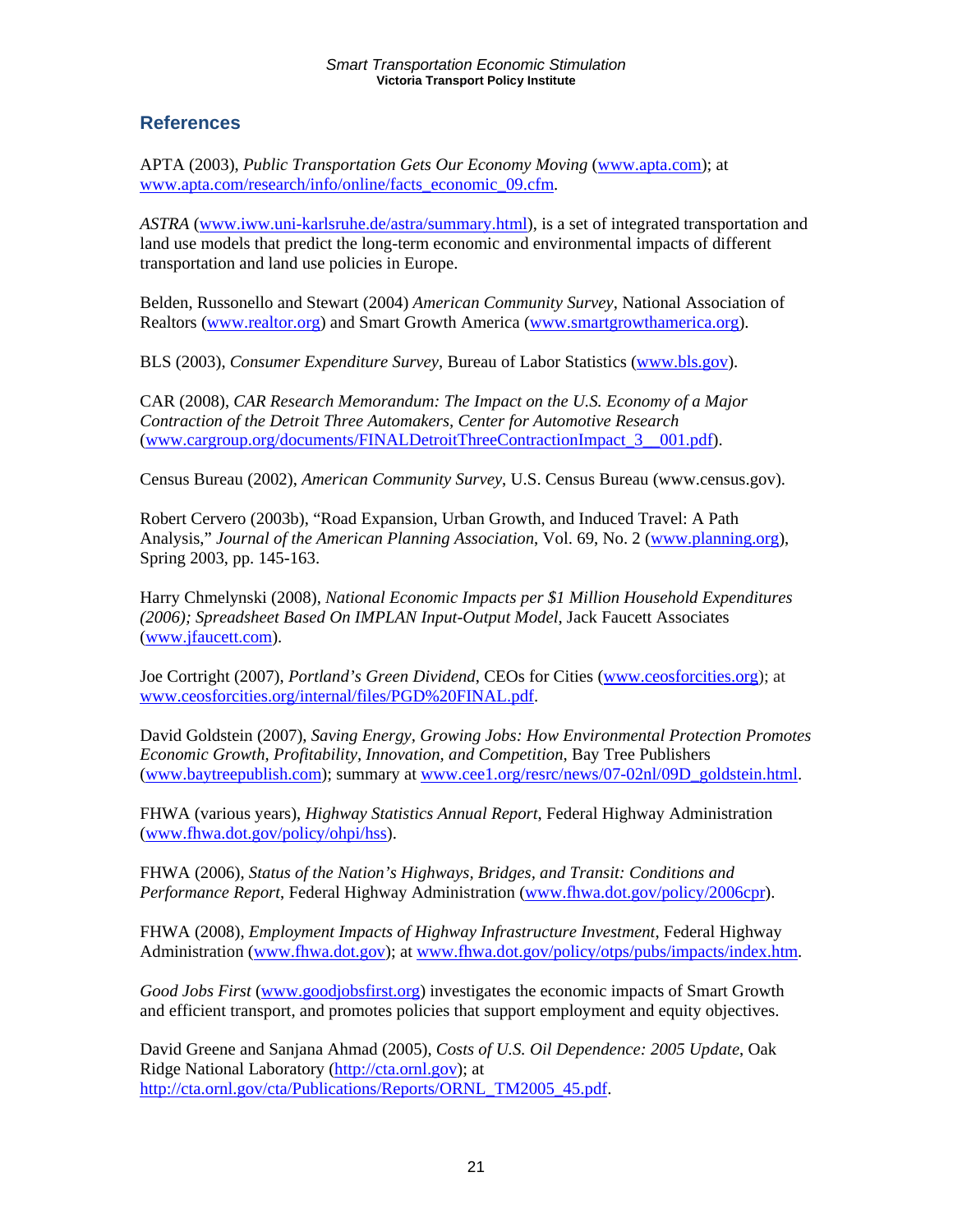David T. Hartgen and M. Gregory Fields (2006), *Building Roads to Reduce Traffic Congestion in America's Cities: How Much and at What Cost?* Reason Foundation (www.reason.org); at www.reason.org/ps346.pdf.

Lyndon Henry and Todd Litman (2006), *Evaluating New Start Transit Program Performance: Comparing Rail And Bus*, VTPI (www.vtpi.org); at www.vtpi.org/bus\_rail.pdf.

James Heintz, Robert Pollin and Heidi Garrett‐Peltier (2009), *How Infrastructure Investments Support the U.S. Economy: Employment, Productivity and Growth*, Political Economy Research Institute (www.peri.umass.edu) for the Alliance for American Manufacturing; at www.americanmanufacturing.org/wordpress/wpcontent/uploads/2009/01/peri\_aam\_finaljan16\_new.pdf.

Daniel J. Hodge, Glen Weisbrod and Arno Hart (2003), "Do New Highways Attract Business? Case Study For North County, New York" *Transportation Research Record 1839*, Transportation Research Board (www.trb.org), pp. 150-158.

Andreas Kopp (2005), *Macroeconomic Productivity Effects of Road Investment: A Reassessment for Western Europe*, 45th Congress of the European Regional Science Association; at wwwsre.wu-wien.ac.at/ersa/ersaconfs/ersa05/papers/631.pdf.

Paul N. Leiby (2007), *Estimating the Energy Security Benefits of Reduced U.S. Oil Imports*, Oak Ridge National Laboratory (www.ornl.gov).

Scott A. Lindall and Douglas C. Olson (2005), *The IMPLAN Input-Output System*, MIG Incorporated (www.implan.com).

Todd Litman (2001), "Generated Traffic; Implications for Transport Planning," *ITE Journal*, Vol. 71, No. 4, Institute of Transportation Engineers (www.ite.org), April, 2001, pp. 38-47; also available at Victoria Transport Policy Institute website (www.vtpi.org/gentraf.pdf).

Todd Litman (2006), "Changing Travel Demand: Implications for Transport Planning," ITE Journal, Vol. 76, No. 9, (www.ite.org), September 2006, pp. 27-33; at www.vtpi.org/future.pdf.

Todd Litman (2007a), *Smart Transportation Investments: Reevaluating The Role Of Highway Expansion For Improving Urban Transportation,* Victoria Transport Policy Institute (www.vtpi.org); at www.vtpi.org/cong\_relief.pdf.

Todd Litman (2007b), *Smart Transportation Investments II: Reevaluating The Role Of Public Transit For Improving Urban Transportation,* Victoria Transport Policy Institute (www.vtpi.org); at www.vtpi.org/cong\_reliefII.pdf.

Todd Litman (2008), *Appropriate Response To Rising Fuel Prices*, Victoria Transport Policy Institute (www.vtpi.org); at www.vtpi.org/fuelprice.pdf.

Todd Litman (2009a), *Evaluating Transportation Economic Development Impacts*, Victoria Transport Policy Institute (www.vtpi.org); at www.vtpi.org/econ\_dev.pdf.

Todd Litman (2009b), *Transportation Cost and Benefit Analysis Guidebook*, Victoria Transport Policy Institute (www.vtpi.org); at www.vtpi.org/tca.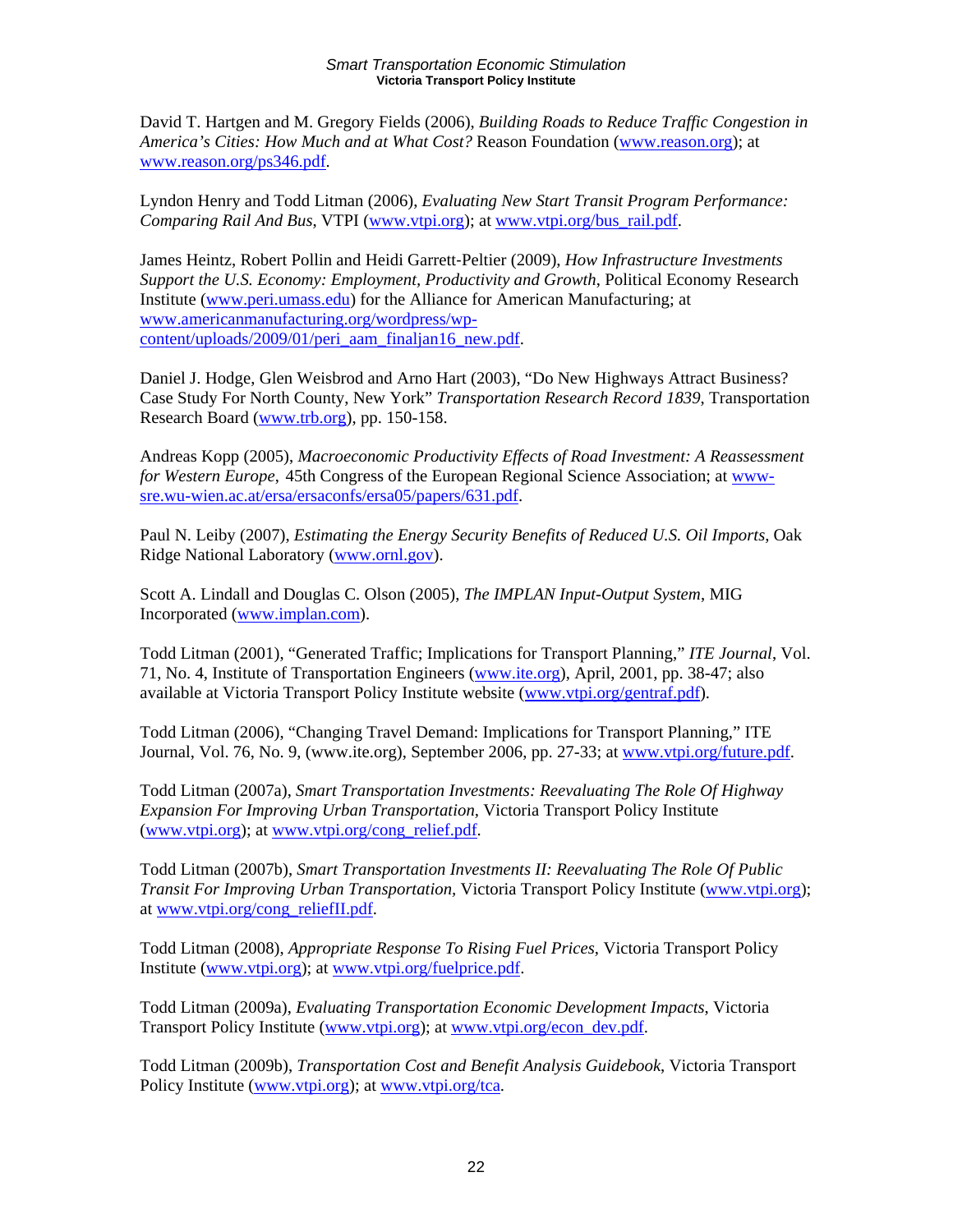Todd Litman (2010a), *Are Vehicle Travel Reduction Targets Justified? Evaluating Mobility Management Policy Objectives Such As Targets To Reduce VMT And Increase Use Of Alternative Modes*, Victoria Transport Policy Institute (www.vtpi.org); at www.vtpi.org/vmt\_red.pdf.

Todd Litman (2010b), *Evaluating Transportation Economic Development Impacts*, VTPI (www.vtpi.org); at www.vtpi.org/econ\_dev.pdf.

Joseph Molinaro (2003), *Higher Density, Mixed-Use, Walkable Neighborhoods - Do Interested Customers Exist?* National Association Of Realtors (www.realtor.org).

Adrian Moore and Sam Staley (2008), *All Infrastructure Spending Is Not Created Equally: Randomly Pouring Billions Of Dollars Into Roads Won't Fix America's Gridlocked Transportation System*, Reason Foundation (www.reason.com); at www.reason.com/news/show/130444.html.

M.I. Nadri and T.P. Mamuneas (1996), *Contribution of Highway Capital to Industry and National Productivity Growth*, FHWA, USDOT.

Arthur C. Nelson, Reid Ewing, Pamela Perlich, Thomas W. Sanchez, and Keith Bartholomew (2009) *The Best Stimulus for the Money: Briefing Papers on the Economics of Transportation Spending*, Metropolitan Research Center at the University of Utah for Smart Growth America; at http://stimulus.smartgrowthamerica.org/wp-content/uploads/2009/04/thebeststimulus.pdf.

NGA (2004), *Fix it First: Targeting Infrastructure Investments to Improve State Economies and Invigorate Existing Communities*, National Governors Association (www.nga.org).

Carolyn O'Fallon (2003), *Linkages Between Infrastructure And Economic Growth*, New Zealand Ministry of Economic Development (www.med.govt.nz); at www.med.govt.nz/templates/MultipageDocumentTOC\_\_\_\_9187.aspx.

OFM (2008), *2002 Washington Input-Output Table*, Washington State Office of Fiscal Management; at www.ofm.wa.gov/economy/io/2002/default.asp.

Robert Puentes (2008), *The Road…Less Traveled: An Analysis of Vehicle Miles Traveled Trends in the U.S.*, Brooking Institution (www.brookings.edu).

Reconnecting America (2004), *Hidden In Plain Sight: Capturing The Demand For Housing Near Transit*, Center for Transit-Oriented Development; Reconnecting America (www.reconnectingamerica.org), for the Federal Transit Administration (www.fta.dot.gov); at www.reconnectingamerica.org/public/download/hipsi.

Jeff Rubin and Meny Grauman (2009), "How Big Will the Post-Recession US Vehicle Market Be?" *StrategEcon*, CIBC World Markets Newsletter (http://research.cibcwm.com), 2 March 2009; at http://research.cibcwm.com/economic\_public/download/feature1.pdf.

SACTRA (1999), *Transport Investment, Transport Intensity and Economic Growth*, Standing Advisory Committee on Trunk Road Assessment, Dept. of Environment, Transport and Regions (www.roads.detr.gov.uk); summary report at www.dft.gov.uk/stellent/groups/dft\_transstrat/documents/pdf/dft\_transstrat\_pdf\_504935.pdf.